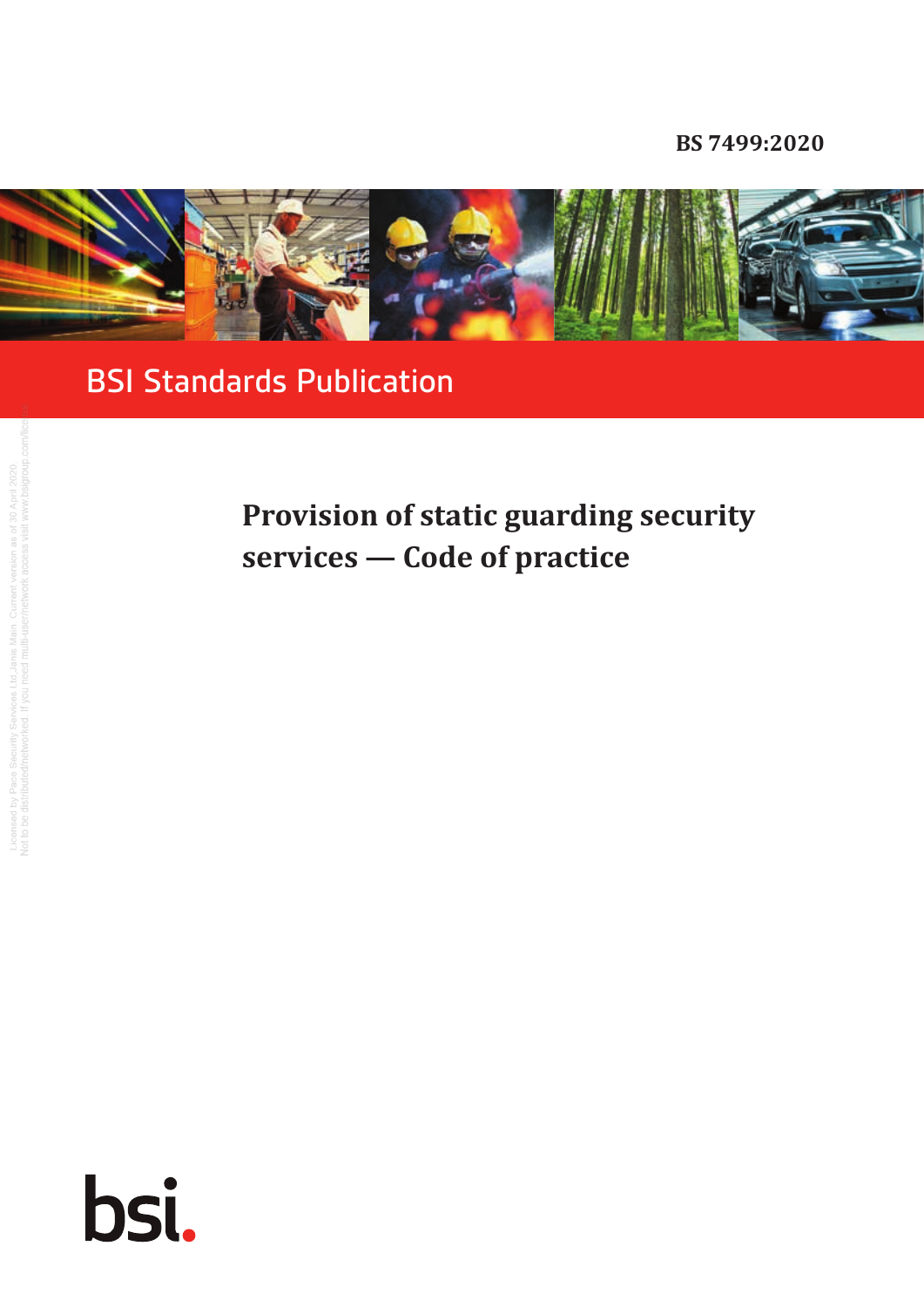## **Publishing and copyright information**

The BSI copyright notice displayed in this document indicates when the document was last issued.

© The British Standards Institution 2020

Published by BSI Standards Limited 2020

ISBN 978 0 539 02994 9

ICS 13.310

The following BSI references relate to the work on this document: Committee reference GW/3 Draft for comment 19/30386925 DC

#### **Amendments/corrigenda issued since publication**

Date Text affected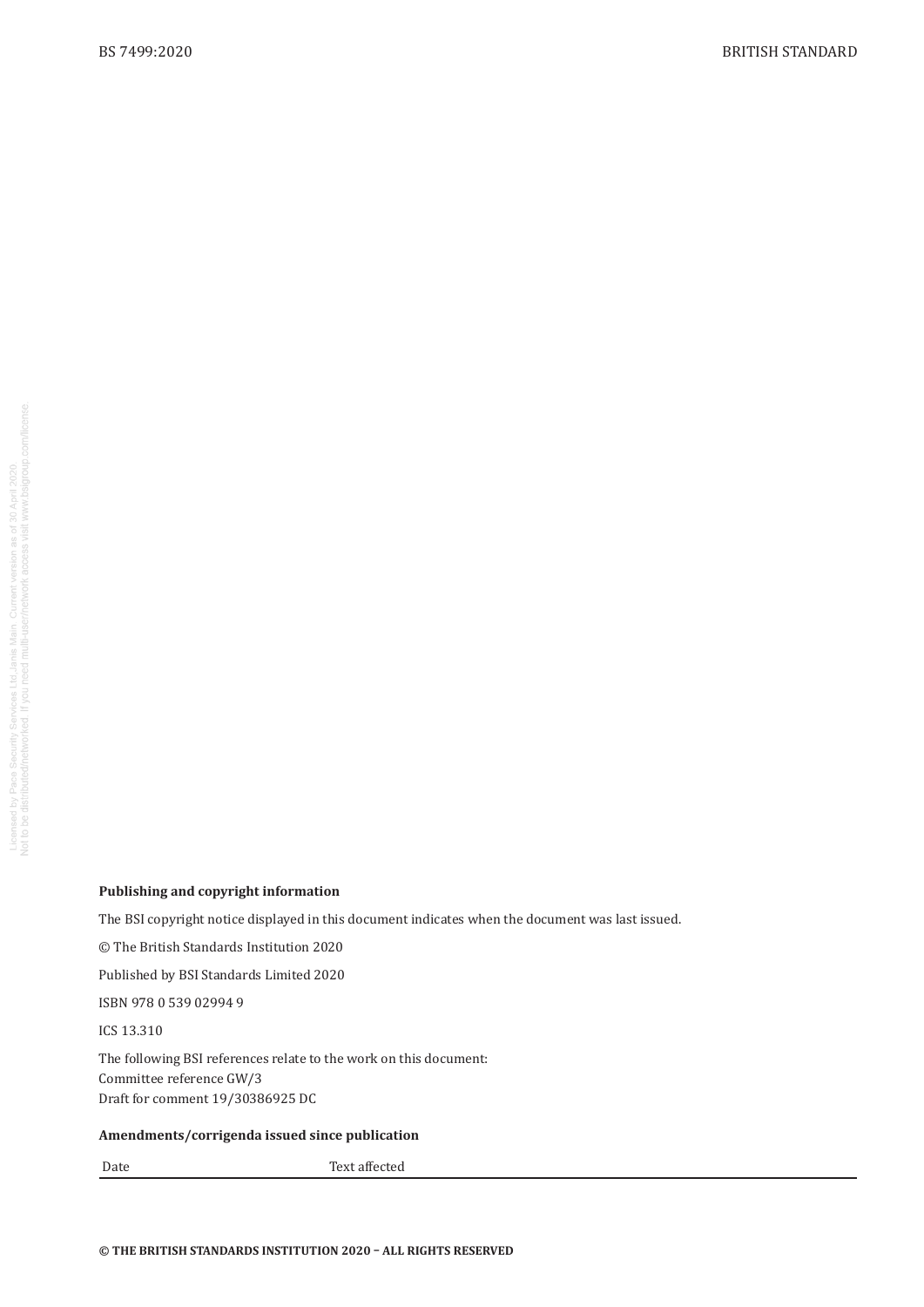| <b>Contents</b> |                                                   |              |
|-----------------|---------------------------------------------------|--------------|
|                 | Foreword                                          | ii           |
| $\mathbf{1}$    | Scope                                             | $\mathbf{1}$ |
| $\overline{2}$  | Normative references                              | 1            |
| 3               | Terms and definitions                             | $\mathbf{1}$ |
| $\overline{4}$  | The organization                                  | 3            |
| 4.1             | Structure                                         | 3            |
| 4.2             | Finances                                          | 3            |
| 4.3             | Insurance                                         | 3            |
| 4.4             | Documented information                            | 3            |
| 5               | Resources                                         | 3            |
| 5.1             | Premises                                          | 3            |
| 5.2             | Control room                                      | 3            |
| 5.3             | Security officers                                 | 5            |
| 5.4             | Equipment and uniforms                            | 7            |
| 5.5             | Training                                          | 7            |
| 6               | Service                                           | 9            |
| 6.1             | Sale of services                                  | 9            |
| 6.2             | Site surveys                                      | 10           |
| 6.3             | Assignment instructions                           | 10           |
| 6.4             | <b>Sites</b>                                      | 11           |
| 6.5             | Performance evaluation                            | 12           |
| 6.6             | Control of customer property                      | 13           |
| <b>Annex A</b>  | (informative) Use of the term "security guarding" | 15           |
|                 | <b>Bibliography</b>                               | 16           |
|                 |                                                   |              |

This document comprises a front cover, and inside front cover, pages i to iv, pages 1 to 16, an inside back cover and a back cover.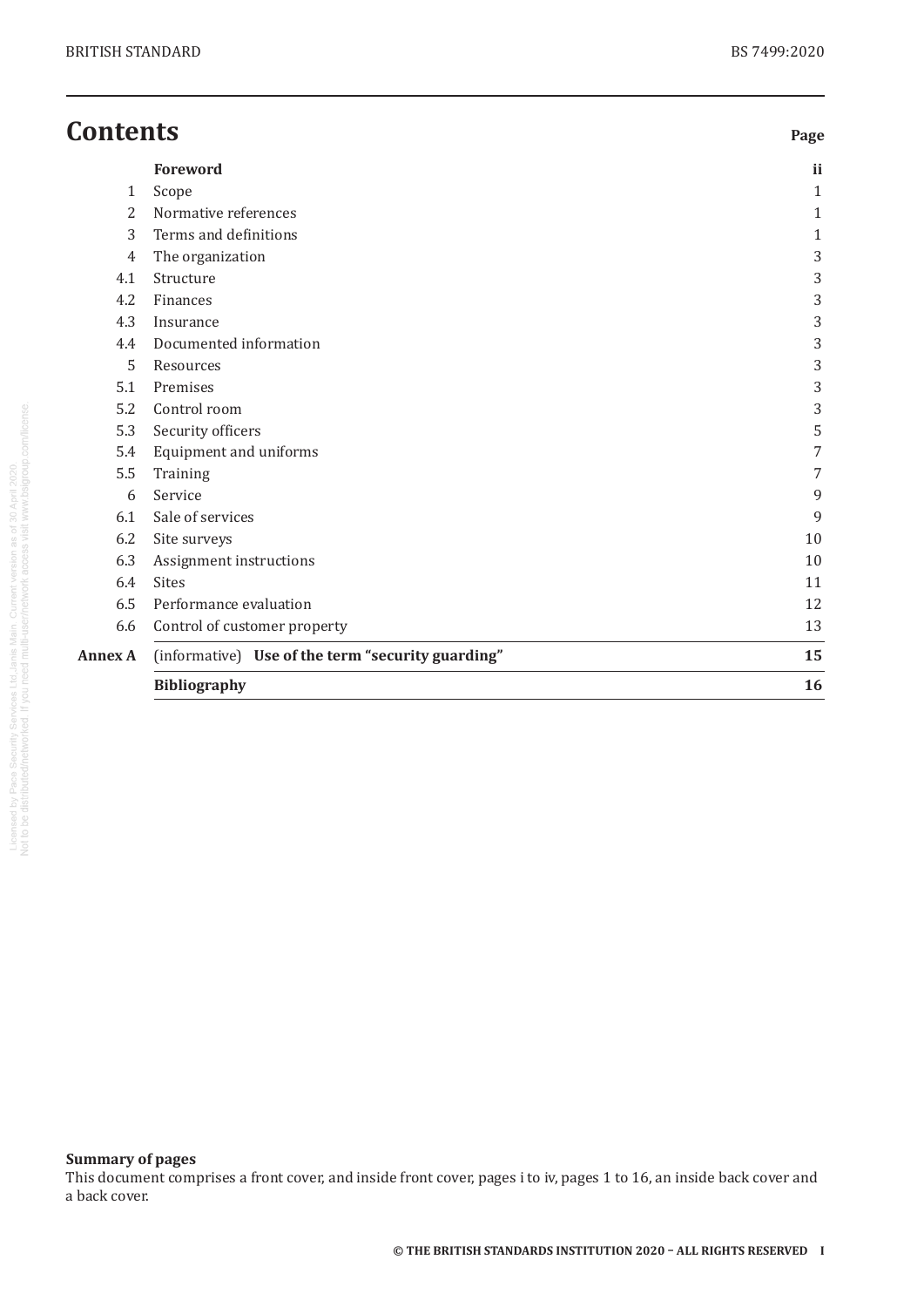## <span id="page-3-0"></span>**Foreword**

## **Publishing information**

This British Standard is published by BSI Standards Limited, under licence from The British Standards Institution, and came into effect on 30 April 2020. It was prepared by Technical Committee GW/3, *Private security management and services*. A list of organizations represented on this committee can be obtained on request to its secretary.

#### **Supersession**

This British Standard, together with BS 7984-3, supersedes **BS 7499:2013**, which is withdrawn.

#### **Relationship with other publications**

This British Standard is aligned with BS 10800:2020, which provides generic operational recommendations. It is intended that organizations follow the recommendations of both BS 10800:2020 and this standard.

#### **Information about this document**

This British Standard details the manner in which an organization manages the service provision of static guarding. It is intended to be applied in conjunction with BS 10800:2020.

Although this British Standard is aimed at organizations that provide static guarding services on a contracted basis, its provisions and guidelines could be equally applicable to those companies operating an in-house service provision.

This publication can be withdrawn, revised, partially superseded or superseded. Information regarding the status of this publication can be found in the Standards Catalogue on the BSI website at [bsigroup.com/standards,](http://http://bsigroup.com/standards) or by contacting the Customer Services team.

Where websites and webpages have been cited, they are provided for ease of reference and are correct at the time of publication. The location of a webpage or website, or its contents, cannot be guaranteed.

#### **Use of this document**

As a code of practice, this British Standard takes the form of guidance and recommendations. It should not be quoted as if it were a specification and particular care should be taken to ensure that claims of compliance are not misleading.

Any user claiming compliance with this British Standard is expected to be able to justify any course of action that deviates from its recommendations.

It has been assumed in the preparation of this British Standard that the execution of its provisions will be entrusted to appropriately qualified and experienced people, for whose use it has been produced.

#### **Presentational conventions**

The provisions of this standard are presented in roman (i.e. upright) type. Its recommendations are expressed in sentences in which the principal auxiliary verb is "should".

*Commentary, explanation and general informative material is presented in smaller italic type, and does not constitute a normative element.*

Where words have alternative spellings, the preferred spelling of the Shorter Oxford English Dictionary is used (e.g. "organization" rather than "organisation").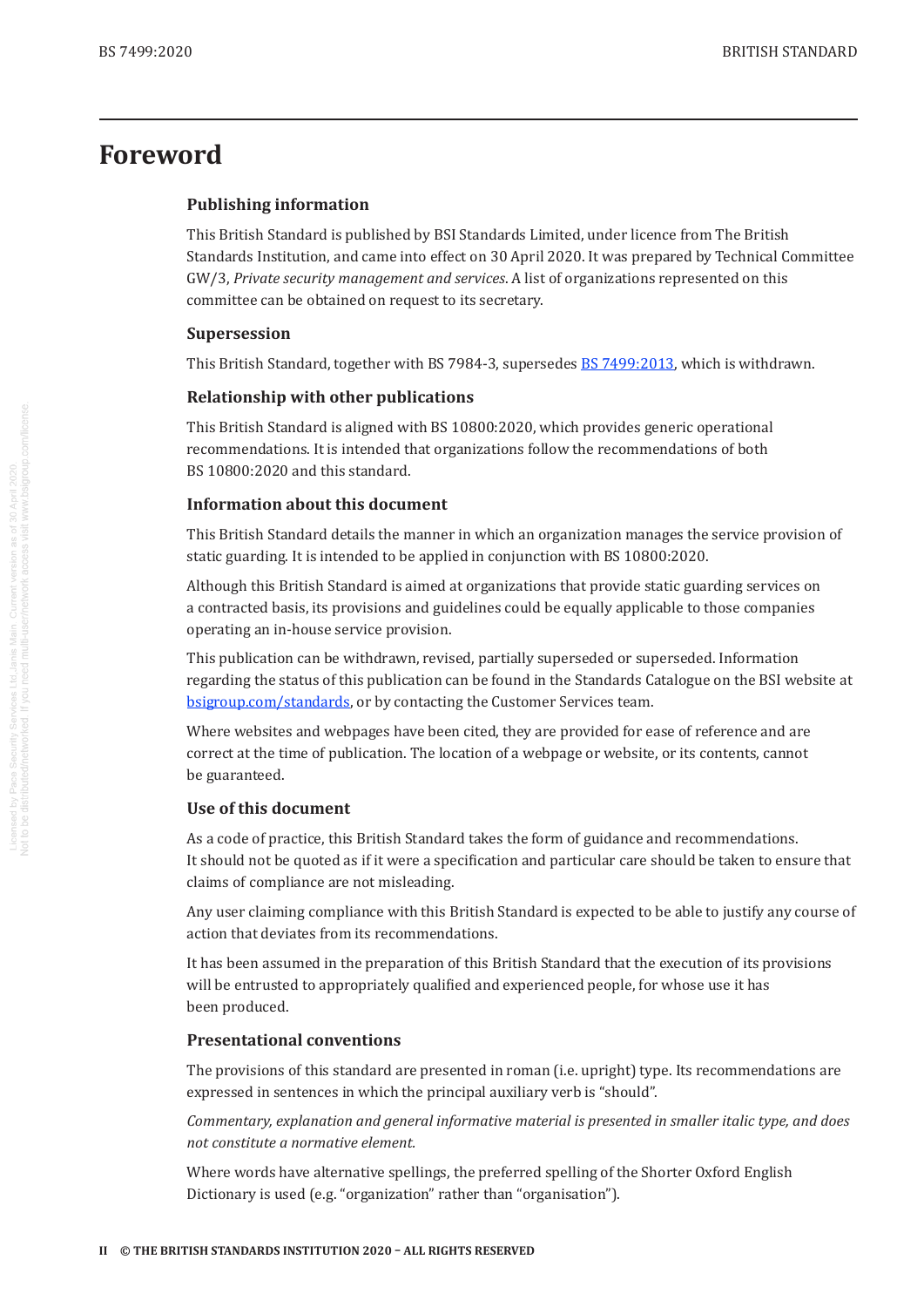#### **Contractual and legal considerations**

This publication does not purport to include all the necessary provisions of a contract. Users are responsible for its correct application.

**Compliance with a British Standard cannot confer immunity from legal obligations.**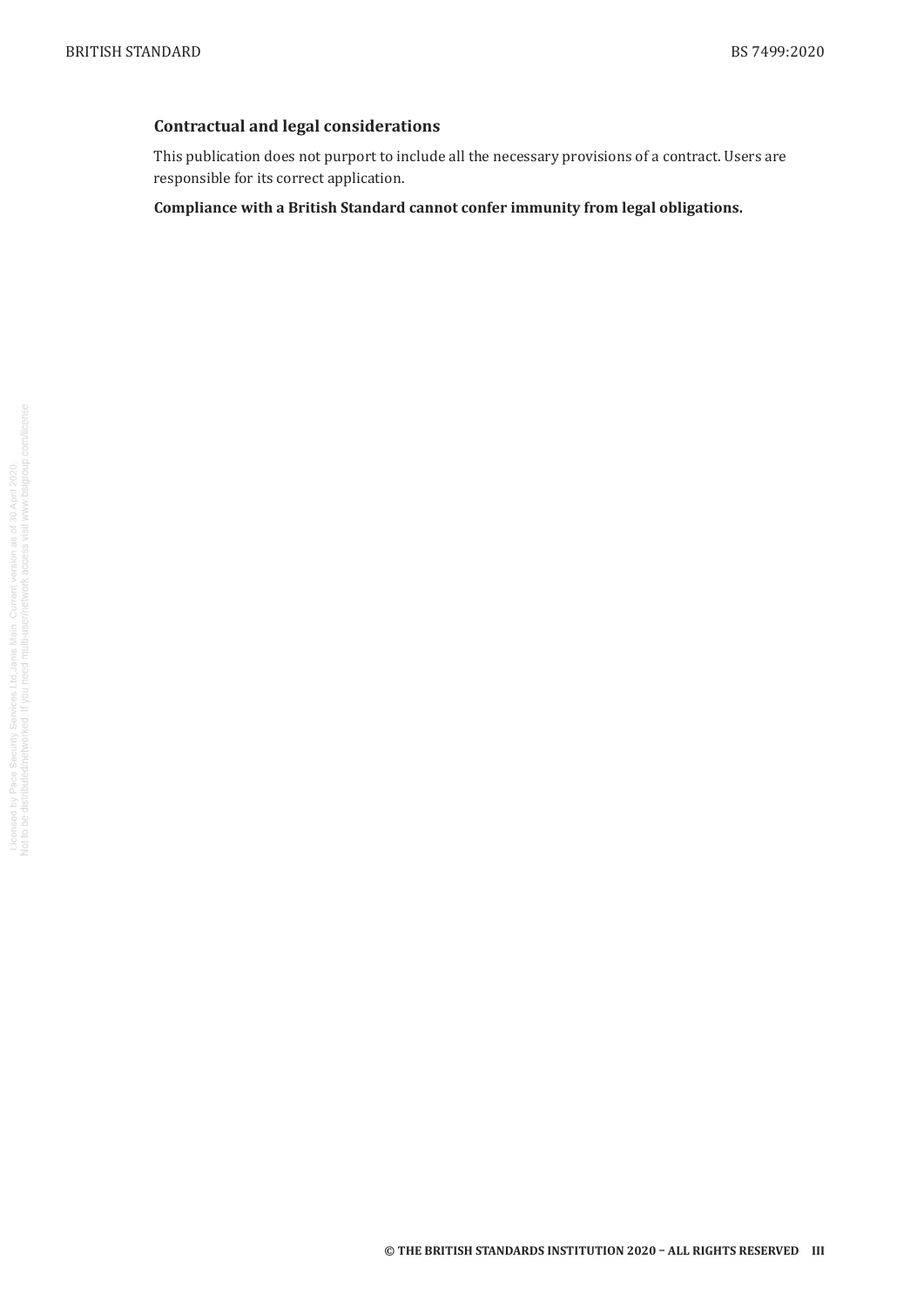THIS PAGE DELIBERATELY LEFT BLANK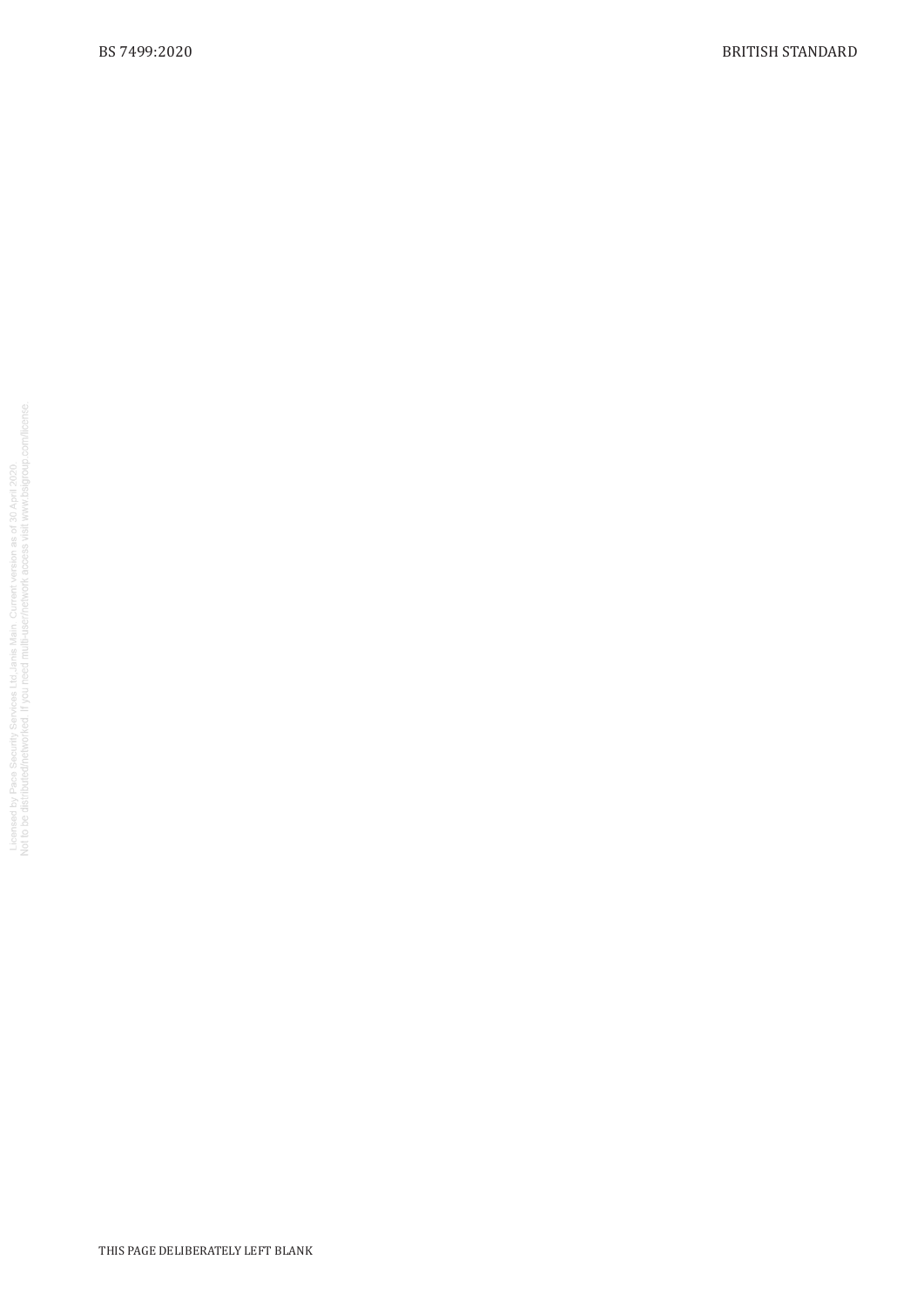## <span id="page-6-0"></span>**1 Scope**

This British Standard gives recommendations for the management, staffing and operation of an organization providing security guarding services on a static site.

*NOTE [Annex A](#page-20-0) gives information on the use of the term "security guarding".*

This British Standard does not apply to all security services, for example cash-in-transit services, the management and operation of closed-circuit television (CCTV), door supervisors, keyholding and response services, mobile patrol services and event stewarding.

*NOTE Recommendations for cash-in-transit services, CCTV, door supervisors, keyholding and response services, mobile patrol services and event stewarding are given in BS [7872,](https://doi.org/10.3403/02081761U) BS [7958](https://doi.org/10.3403/01939094U), BS [7960,](https://doi.org/10.3403/01939082U) BS 7984-1, BS 7984-3 and BS [8406](https://doi.org/10.3403/02912651U) respectively.*

## <span id="page-6-1"></span>**2 Normative references**

The following documents are referred to in the text in such a way that some or all of their content constitutes provisions of this document.1) For dated references, only the edition cited applies. For undated references, the latest edition of the referenced document (including any amendments) applies.

BS [7858,](https://doi.org/10.3403/00778573U) *Screening of individuals working in a secure environment – Code of practice*

BS 10800:2020, *Provision of security services – Code of practice*

BS EN 50131‑1, *Alarm systems – Intrusion and hold-up systems – Part 1: System requirements*

PD 6662, *Scheme for the application of European Standards for intrusion and hold-up alarm systems*

## <span id="page-6-2"></span>**3 Terms and definitions**

For the purposes of this British Standard, the following terms and definitions apply.

#### **3.1 assignment instructions**

operational documented information detailing site-specific contractual duties

*NOTE The document can be either a hard copy or an electronic copy.*

#### **3.2 check call**

routine communication to verify the location and status of a security officer on an assignment

#### **3.3 competent person**

person, suitably trained and qualified by knowledge and practical experience, and provided with the necessary instructions, to enable the required task(s) to be carried out correctly

#### **3.4 control room**

location where operational procedures are monitored and/or managed

#### **3.5 controller**

person designated to monitor control room operations and communications

### **3.6 customer**

individual or body retaining the services of an organization

 $1)$  Documents that are referred to solely in an informative manner are listed in the Bibliography.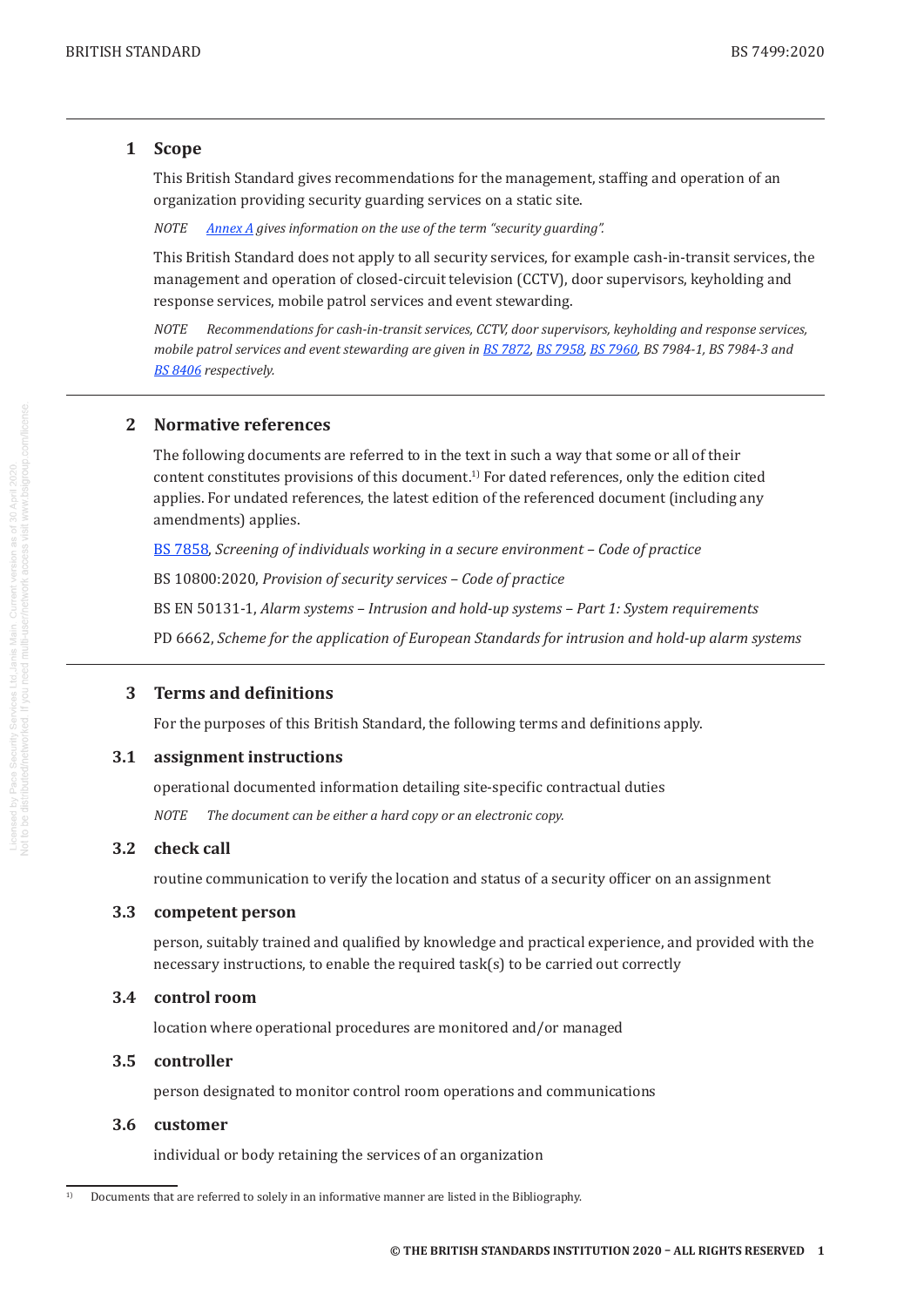#### **3.7 customer property**

asset in which a customer has a legal financial interest

## **3.8 key(s)**

instrument or data allowing authorized access to a customer's property or premises

#### **3.9 keyholding**

service whereby an organization holds keys to a customer's premises and/or equipment for use as agreed in the contract

*NOTE 1 Keyholding might involve dual key systems. One key is held by the customer, and another (different) key*  to the same premises or equipment is held by the organization. Both keys would be required to gain access to the *premises or to operate the equipment.*

*NOTE 2 See BS 7984 (all parts) for further information on keyholding and response services.*

#### **3.10 key register**

documented record that allows an organization to confirm the location of keys at all times, the name of the person who has possession of the keys and the date and time of the keys' issue and return

#### **3.11 organization**

person or group of people that has its own functions with responsibilities, authorities and relationships to achieve its objectives

*NOTE The concept of organization includes, but is not limited to: sole-trader, company, corporation, firm, enterprise, authority, partnership, charity or institution, or part or combination thereof, whether incorporated or not, public or private.*

#### **3.12 secure facility**

strongly constructed dedicated room or securely mounted lockable cabinet for the holding of keys

### **3.13 security officer**

person who performs contractual duties at a site

## **3.14 site**

fixed location or premises to which a security officer is assigned for a fixed length of time

## **3.15 subcontract**

all, or part, of a contract assigned to another service provider, where the subcontracted services provider is responsible for service delivery including the supply and management of their employees in fulfilment of the subcontract

*NOTE When deployed, subcontracted labour remains under the direction and control of the subcontracting company.*

#### **3.16 takeover**

transfer of contractual responsibilities from one organization to another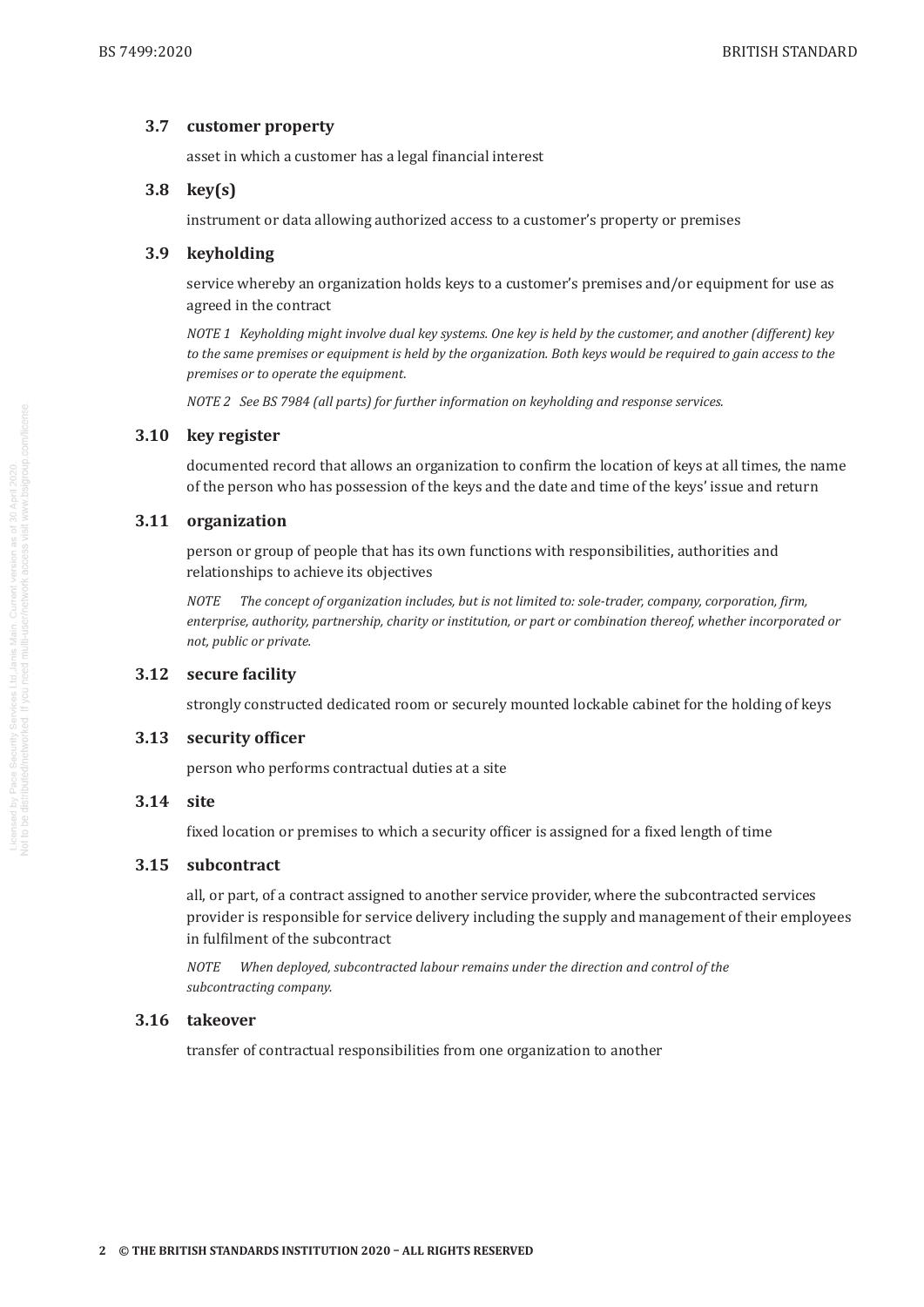## <span id="page-8-0"></span>**4 The organization**

#### <span id="page-8-1"></span>**4.1 Structure**

The organization should follow the recommendations given in BS 10800:2020, **8.2**.

### <span id="page-8-2"></span>**4.2 Finances**

The organization should follow the recommendations given in BS 10800:2020, **7.2**.

#### <span id="page-8-3"></span>**4.3 Insurance**

The organization should follow the recommendations given in BS 10800:2020, **7.3**.

*NOTE The organization might wish to specifically consider cover for inefficacy/efficacy, fidelity bonding, contractual liability, loss of keys and consequential loss of keys and wrongful arrest (this list is not exhaustive).*

#### <span id="page-8-4"></span>**4.4 Documented information**

The organization should follow the recommendations given in BS 10800:2020, **7.11**.

*NOTE BS 10800:2020, 7.11 covers creating, updating and maintaining documented information, and also covers records and record keeping.*

## <span id="page-8-5"></span>**5 Resources**

#### <span id="page-8-6"></span>**5.1 Premises**

The organization should follow the recommendations given in BS 10800:2020, **7.4**.

#### <span id="page-8-7"></span>**5.2 Control room**

#### **5.2.1 Design, construction and layout**

The organization should follow the recommendations given in BS 10800:2020, **7.5**.

The organization should determine the design, construction, layout and equipment requirements for its control rooms. The requirements should respond to the needs of staff using these facilities (e.g. accessibility). The level of design, construction, layout and equipment should be directly related to risks associated with customer contracts.

Where control rooms are outsourced, the organization should confirm that the control room(s) conform to BS 10800:2020, **7.5** and are fit for purpose.

#### **5.2.2 Location within a secure facility**

Control rooms should be situated within premises owned or leased by the organization, and to which the organization has access at all times. The control room should be within a soundly constructed building and, if not continuously staffed, should be protected by a remotely monitored intruder alarm conforming to PD 6662 and BS EN 50131-1. Where there is a shared occupancy, the intruder alarm system for the control room should be under the sole control of the organization.

#### **5.2.3 Control room procedures**

A control room manual should be provided to control room staff, which gives procedural instructions. The control room manual should enable control room staff to deal effectively with routine matters and emergencies. The manual should clearly indicate the stages at which an incident should be escalated by the controller to more senior staff or to the customer. A copy of the control room manual should be readily available within the control room at all times.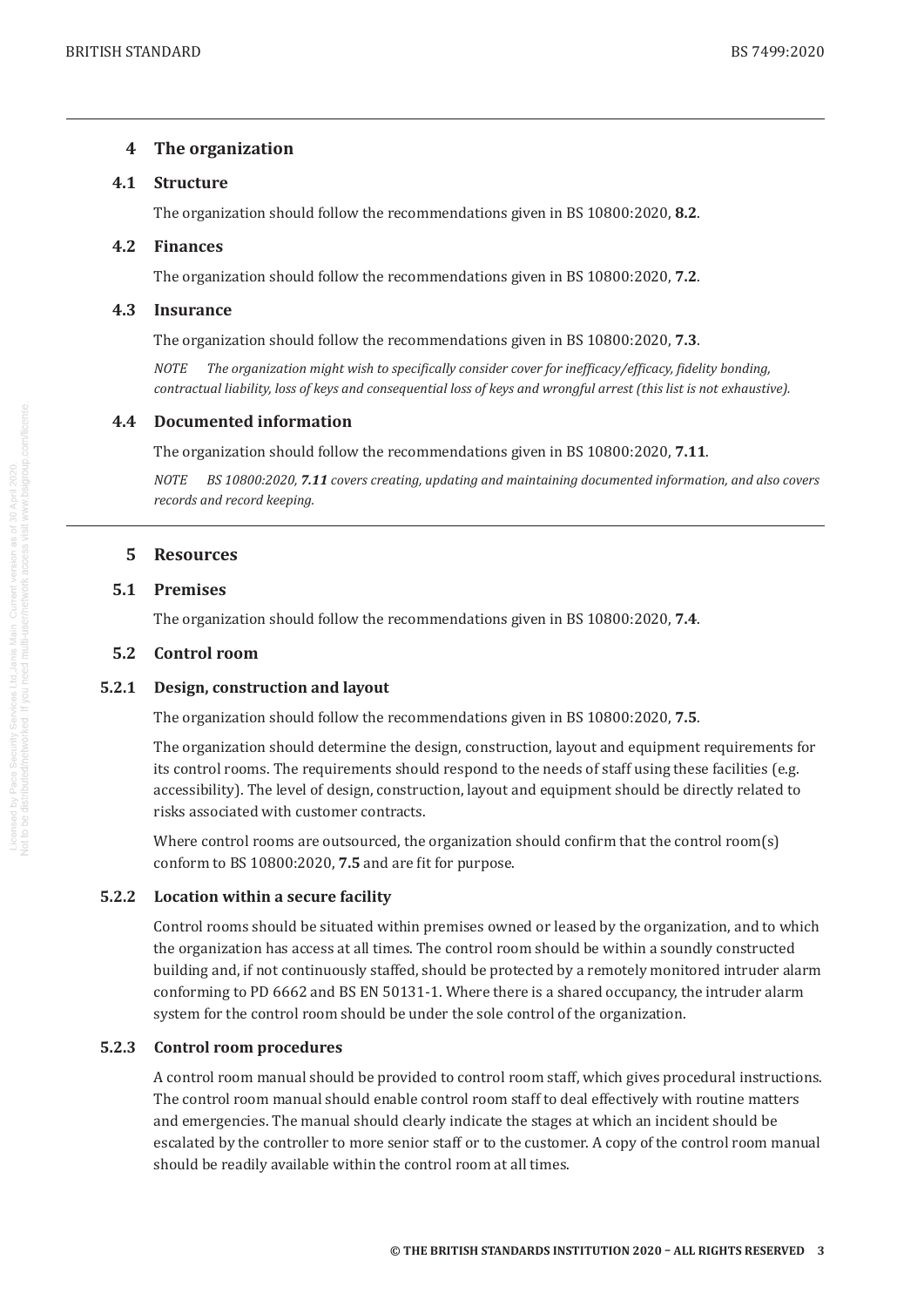Records of incidents should include (but are not limited to) the following:

- a) the date, time and location of the incident;
- b) the date and time of reporting, who reported and who received the report;
- c) details of the incident;
- d) action taken, including onward reporting;
- e) action to be taken; and
- f) names and contact details of persons who witnessed the incident.

*NOTE 1 Attention is drawn to the relevant data protection legislation.*

Check calls from security officers should be received and recorded at the control room at intervals specified in their assignment instructions. The control room manual should detail the procedures to follow and actions to be taken in the event of a late and missed check call. Procedures for daily verification that automated systems are working should be detailed in the control room manual and verifications should be documented.

*NOTE 2 Attention is drawn to the HSE publication, Working alone: Health and safety guidance on the risks of lone working [\[1](#page-21-1)]. Further information about controlling risks can be found on the HSE website at: [www.hse.](http://www.hse.gov.uk/toolbox) gov[.uk/toolbox](http://www.hse.gov.uk/toolbox).*

The organization should review and update control room procedures at regular intervals (at least once every 12 months).

#### **5.2.4 Control room information**

The controller should have immediate access to the following:

- a) all assignment instructions,
- b) details of hours of cover for all assignments with the number of security officers, the number of contracted visits and site telephone numbers;
- c) a means of displaying the names of security officers working at each assignment during shifts;
- d) the names, addresses and telephone numbers of all operational staff, including supervisors and management;
- e) emergency contact records (including telephone numbers) for all customers;
- f) useful telephone numbers (e.g. emergency services, water companies, electricity companies, boarding-up services);
- g) a copy of the control room manual;
- h) emergency procedures and contingency plans in case of fire, flood, terrorist attack or bomb threat;
- i) a register of keys that are held in the control room; and
- j) duplicate copies of all the information above, separately and securely stored as a backup with retrieval of documented information tested to verify that backup arrangements are functioning.

*NOTE Attention is drawn to the relevant data protection legislation.*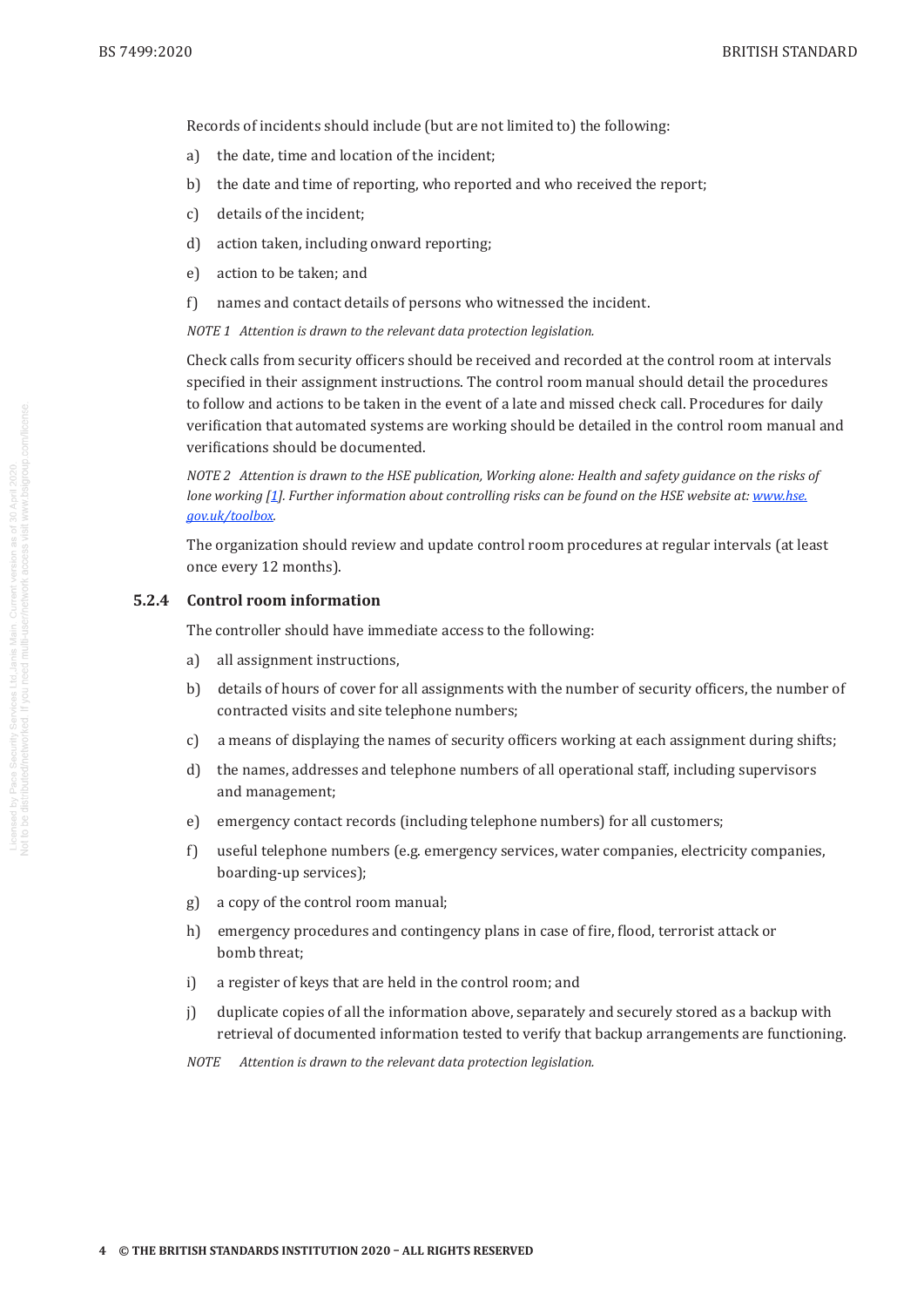#### **5.2.5 Control room records**

The following records should be kept.

- a) Records of all reported incidents for a minimum of 12 months from the date of the event. Entries should be numbered sequentially and should include the time and date of the incident and the name of the controller completing the record.
- b) Records of all communications from security officers and supervisors for a minimum of 12 months.

Details of all check calls should be recorded, including missed and late check calls. Precise times of contact should be noted.

Records should be made of all supervisory visits.

Where keys are held in the control room, controllers should also maintain a register of keys held and should sign for keys on shift changeover.

*NOTE 1 Minimum periods for retention of records can be reviewed, if applicable, for particular purposes, especially with regard to potential liabilities for civil action, for example personal injury (three years) or property damage (six years).*

*NOTE 2 Attention is drawn to the relevant data protection legislation.*

## **5.2.6 Control room staff**

The number of controllers on duty should be consistent with the expected workload. Controllers should be trained in accordance with **[5.5.5](#page-13-0)**.

#### **5.2.7 Escalation procedures**

There should be clearly defined procedures for management follow-up to incidents, and for response and support to security officers if incidents occur.

If the security officer does not contact the control room on time, as specified in the assignment instructions, the supervisor should be notified and a visit to the site should be made or the relevant escalation procedure implemented.

The frequency of check calls should be determined following a health and safety and security risk assessment, and should take into account the number of security officers on duty. The rationale for the frequency decided should be documented, and regularly reviewed. The rationale for maintaining the status quo or any changes in the frequency should also be documented, and regularly reviewed.

#### <span id="page-10-0"></span>**5.3 Security officers**

#### **5.3.1 General**

The organization should employ sufficient security officers to fulfil its contractual obligations and sufficient supervisory staff to manage day and night assignments.

## **5.3.2 Selection**

Only persons of competence and integrity should be employed. A personal interview should be conducted to assess suitability.

Prospective employees should be asked to demonstrate good reading, writing and verbal communication abilities.

Full pre-employment enquiries should be carried out to confirm an applicant's identity and to verify that they are suitably qualified for the role.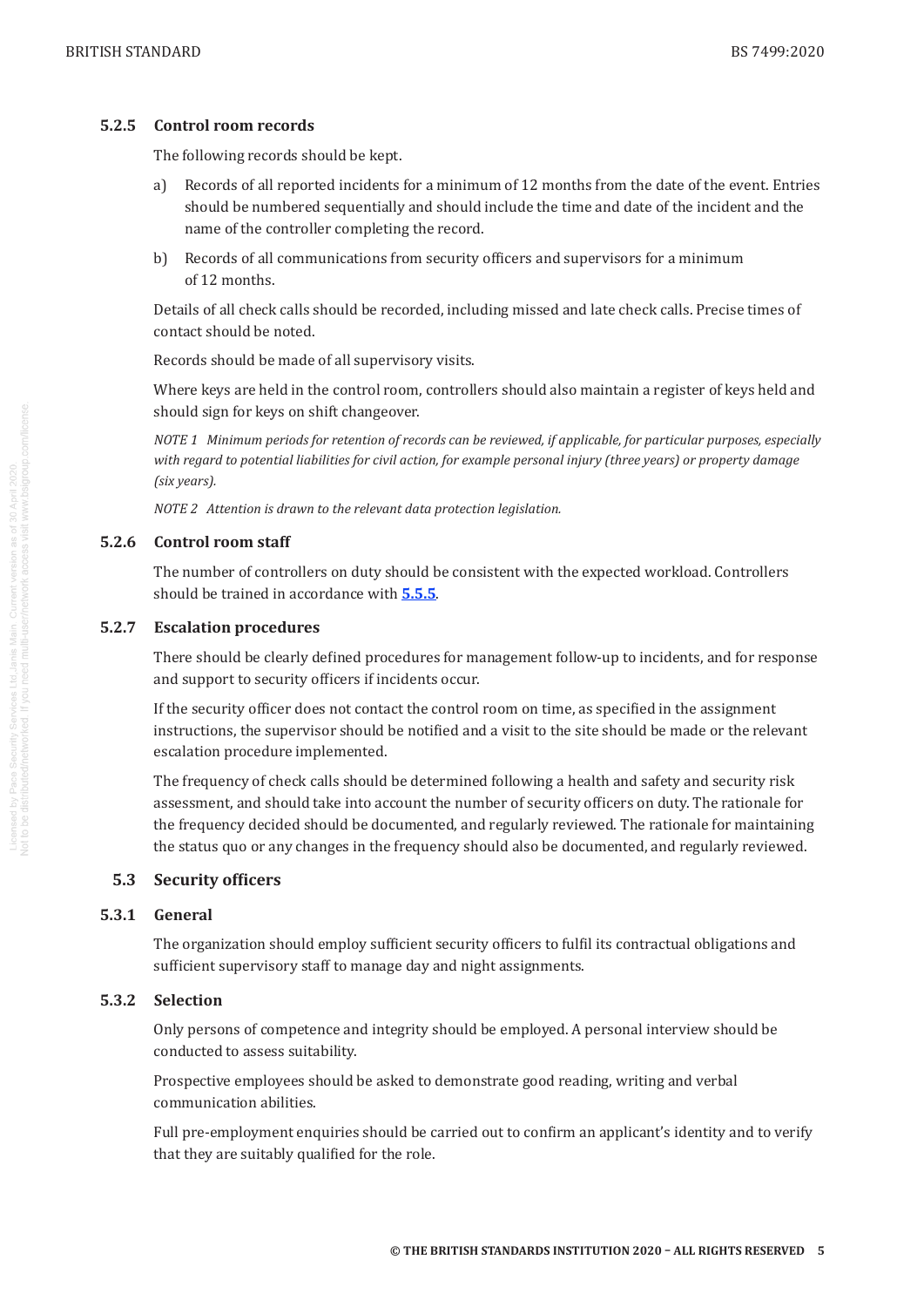Where night-time working is involved, prospective employees should be asked to confirm that there is nothing in their circumstances that would be detrimental to their working night shifts.

Night-time workers should be offered a free medical assessment.

*NOTE 1 Attention is drawn to the Working Time (Amendment) Regulation 2003 [\[2\]](#page-21-2).*

Where an employee's duties involve driving, the organization should check that they hold a valid driving licence. The employer should check the employee's driving licence and carry out a DVLA licence check on the employee every six months. Records should be maintained and retained.

NOTE 2 The employer may use an automated system to receive authorized notifications of licence changes via the *DVLA. Attention is drawn to the relevant data protection legislation.*

*NOTE 3 Attention is drawn to the HSE publication, Driving at work: Managing work-related road safety [[3](#page-21-3)].*

#### <span id="page-11-0"></span>**5.3.3 Screening**

All persons undertaking, or having access to details of an assignment, should be selected and screened in accordance with BS [7858](https://doi.org/10.3403/00778573U).

If employees are acquired through a takeover, the organization should satisfy itself that the recommendations of this subclause have been fully met.

#### **5.3.4 Health**

The organization should follow the recommendations given in BS 10800:2020, Annex A.

#### **5.3.5 Terms and conditions of employment**

The organization should follow the recommendations given in BS 10800:2020, Annex A.

#### **5.3.6 Disciplinary and grievance code**

The organization should follow the recommendations given in BS 10800:2020, Annex A.

#### **5.3.7 Identification**

All employees who are required to be screened in accordance with **[5.3.3](#page-11-0)** should be issued with a form of identification incorporating the following information:

- a) the name and contact details of the organization;
- b) the name of the employee and employee number;
- c) the expiry date of the form of identification; and
- d) a current photograph of the employee.

Employees should be required to carry their form of identification while on duty.

Forms of identification should be formally withdrawn from employees renewing their identification or leaving the organization, and destroyed in a secure manner.

A record of forms of identification issued should be maintained. This record should also indicate the status and location of withdrawn forms of identification, e.g. whether they have been destroyed or lost, or where they are held by the employee/organization.

NOTE Where a security officer is required to display a SIA licence this does not negate the need for company *identification.*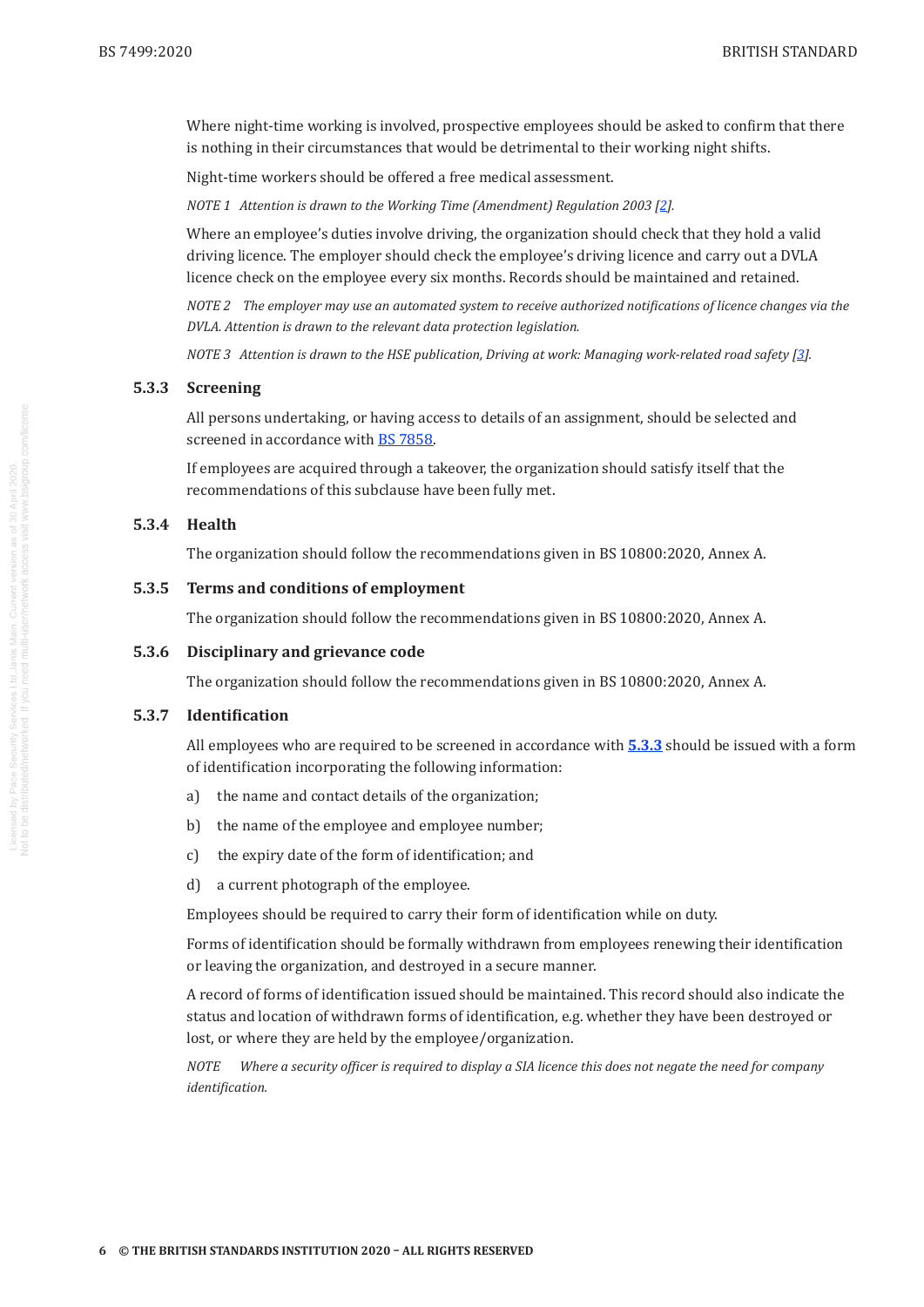#### <span id="page-12-0"></span>**5.4 Equipment and uniforms**

The organization should follow the recommendations given in BS 10800:2020, **7.6**.

*NOTE BS 10800:2020, 7.6 has four subclauses which cover uniform, vehicles, use of other equipment and record keeping for equipment and uniforms.*

#### <span id="page-12-1"></span>**5.5 Training**

#### **5.5.1 General**

The organization should follow the recommendations given in BS 10800:2020, **7.7.1** and **7.7.3**, with regard to counter-terrorism training.

#### <span id="page-12-2"></span>**5.5.2 Induction training**

The organization should follow the recommendations given in BS 10800:2020, **7.7.2**.

Induction training should be additional to applicable SIA licence-linked training. Induction training should be completed before the security officer is appointed to an assignment.

*NOTE The content, timing and duration of induction training are left to the discretion of the organization.*

#### **5.5.3 Operational training**

Training should be provided for all officers engaged in security duties, whether full-time or part-time, including seasonal and casual employees.

Training should be provided prior to commencement of operational duties. Training should be provided by competent, qualified training persons. The training environment should be equipped with all the facilities that are needed to enable the training tasks to be carried out.

Training should cover the duties and complexities of the role being performed, and should cover the elements of the following core subjects as applicable:

- a) introduction to the role;
- b) patrolling;
- c) access control;
- d) searching;
- e) security and emergency systems;
- f) fire safety;
- g) health and safety at work;
- h) the law;
- i) emergencies;
- j) customer care and social skills;
- k) communications and reporting;
- l) equality and diversity; and
- m) assignment-specific client requirements.

#### **5.5.4 Assignment-specific training**

New officers on a first assignment, or officers transferring between assignments, should be given onthe-job training tailored to the assignment and to the needs of the trainee and the customer.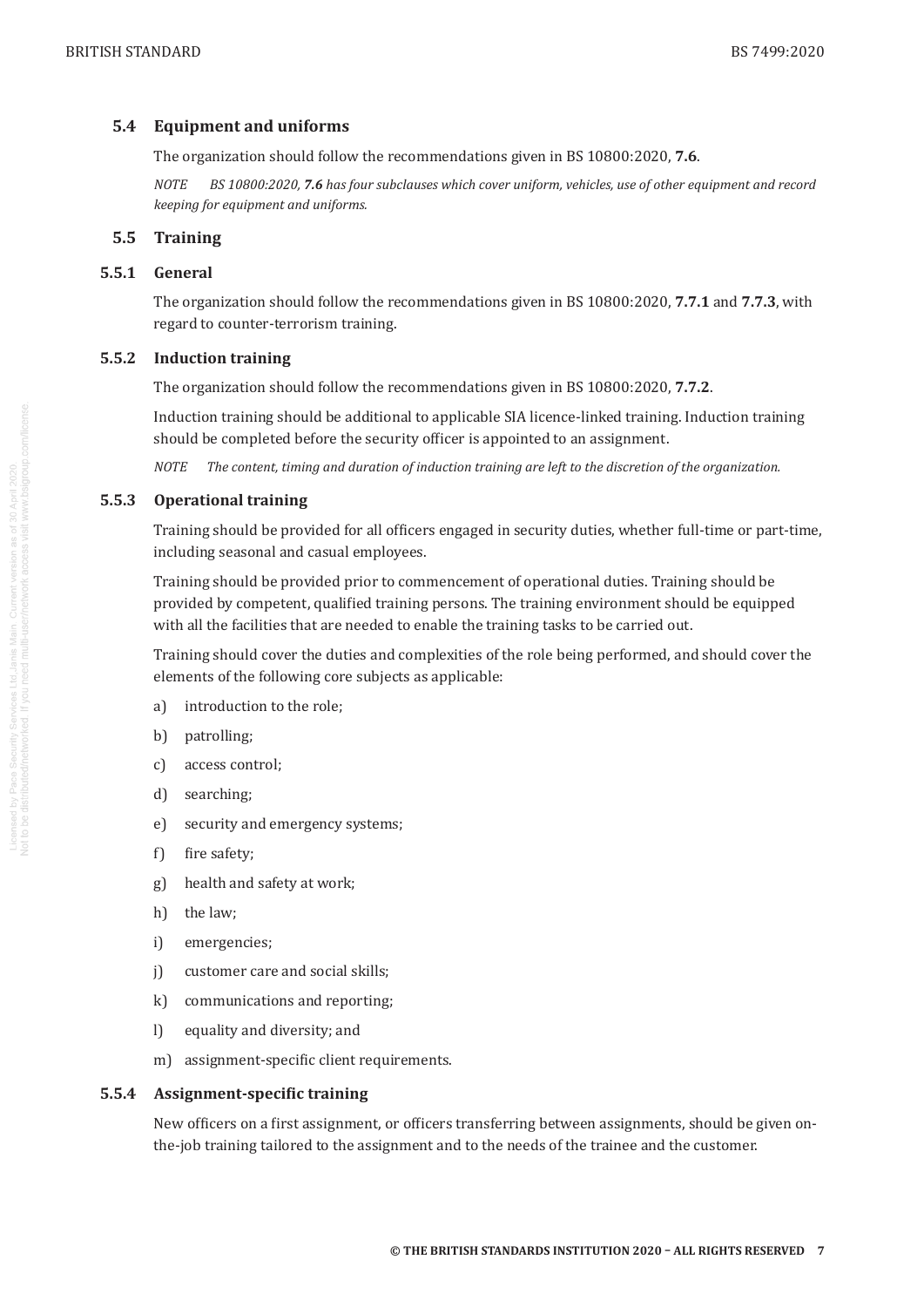A newly-appointed security officer should be supernumerary while becoming familiar with the site requirements for a period that reflects the complexity of the assignment (not normally less than 8 hours). This period should also reflect the site shift pattern, encompassing both day and night shifts if appropriate.

During the first three months of deployment on each assignment, the competence of the security officer should be assessed by a competent person against performance criteria applicable to the site concerned.

Full training records should be maintained.

#### <span id="page-13-0"></span>**5.5.5 Control room training**

Training and instruction of controllers should include the following:

- a) outline of control room operations;
- b) detailed explanation of duties;
- c) radio and telephone procedures;
- d) documentation and recording procedures;
- e) emergency procedures;
- f) escalation procedures;
- g) location and use of control room records;
- h) explanation of security officers' rosters; and
- i) explanation of controllers' rosters.

The competency of the controllers should be assessed at least annually and any remedial training undertaken if required. Training records should be maintained.

#### **5.5.6 Supervisory training**

Employees who have supervisory responsibilities should be trained to a proficient standard by competent persons. Training should be provided in the following areas (as appropriate):

- a) the role of a supervisor;
- b) leadership;
- c) decision making;
- d) problem solving;
- e) communication skills;
- f) conducting a performance review;
- g) time management;
- h) customer service;
- i) knowledge of disciplinary procedures;
- j) use of appropriate documentation; and
- k) knowledge of escalation procedures.

The competency of the supervisors should be assessed and any remedial training undertaken if required. Training records should be maintained.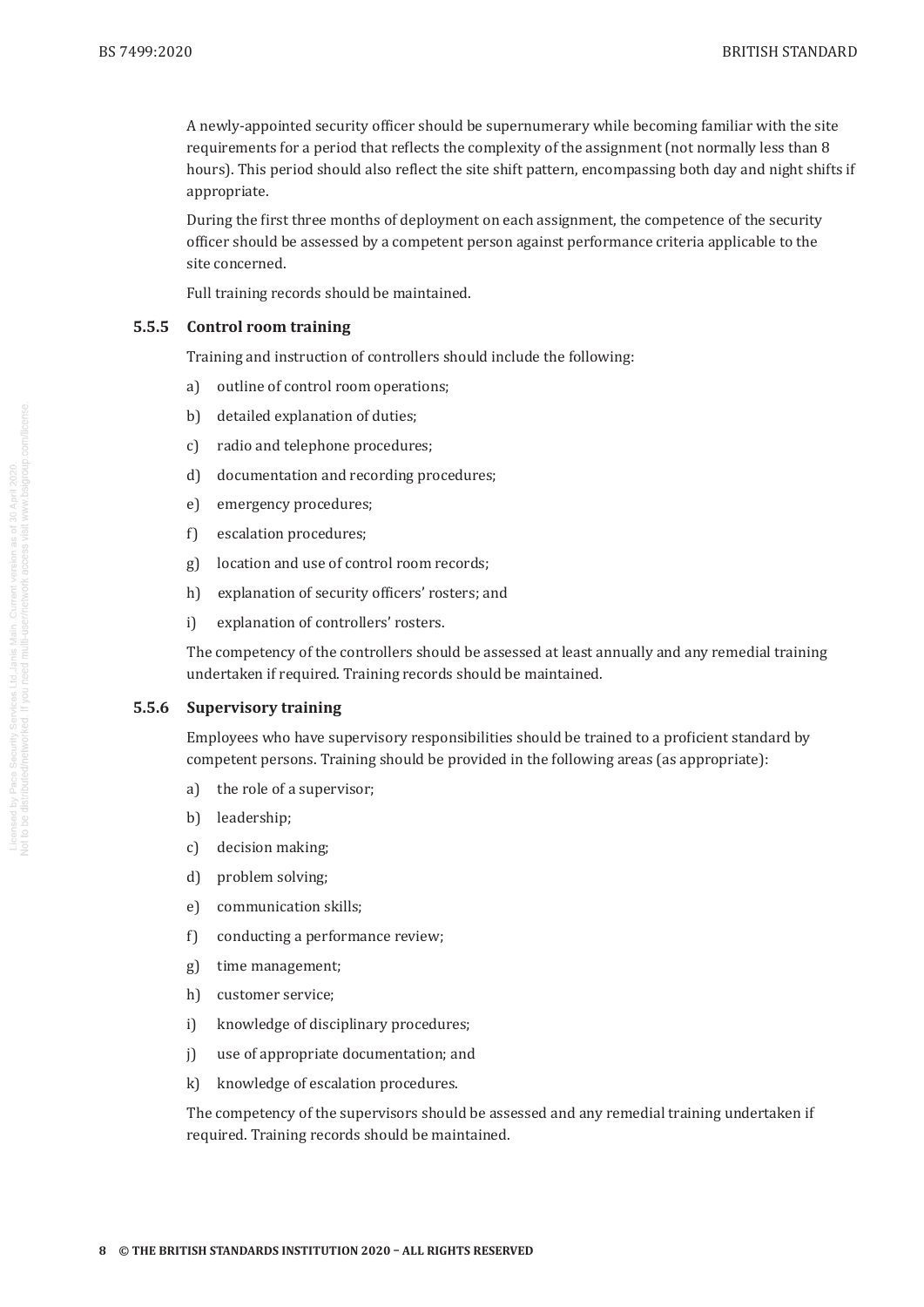#### **5.5.7 Specialist training**

Security officers engaged to perform specialist duties (e.g. first aid, banksman, fire-fighting, lift rescue) should be trained to a proficient standard by competent persons. Training should be provided on the use of all applicable equipment. Training records should be maintained.

#### **5.5.8 Takeovers**

If employees are acquired through a takeover, the acquiring organization should identify their training needs by conducting a training needs analysis and address them with a specific training policy.

Employees acquired through takeover should not be exempt from the induction training given in accordance with **[5.5.2](#page-12-2)**.

#### **5.5.9 Refresher training**

All employees should receive refresher and/or development training as applicable for the role they perform on an annual basis. The effectiveness of all employees should be continuously monitored. If the effectiveness of an employee is found to be unsatisfactory, refresher training should be provided by competent persons as soon as practicable.

If there is a change in methods, procedures or legislation, security officers should be retrained to a proficient level by competent persons. If practicable, training should take place before change is implemented.

#### **5.5.10 Continuous professional development (CPD)**

The organization should encourage employees to pursue relevant sector-specific CPD.

*NOTE Organizations are advised to consider encouraging the achievement of recognized formal qualifications,* in addition to basic job training, in security disciplines, e.g. qualifications based on the appropriate national *occupational standards.*

#### **5.5.11 Training records**

The organization should follow the recommendations given in BS 10800:2020, **7.7.6**.

### <span id="page-14-0"></span>**6 Service**

#### <span id="page-14-1"></span>**6.1 Sale of services**

#### **6.1.1 General**

The organization should follow the recommendations given in BS 10800:2020, **8.3** and **8.7**.

*NOTE BS 10800:2020, 8.3 has five subclauses which cover contacting potential customers, the type of information that is to be supplied to potential customers, conducting a pre-quotation survey, producing quotations and contracts. BS 10800:2020, 8.7 covers the use of subcontractors and bought-in-labour.*

#### **6.1.2 Contract records**

The organization should follow the recommendations given in BS 10800:2020, **7.11**.

Copies of records relating to the contractual agreement between the customer and the organization should be retained in a customer file. These records should include pre‑contract documentation, site inspection reports, agreed assignment instructions, receipts for keys and any customer correspondence.

*NOTE Attention is drawn to the relevant data protection legislation.*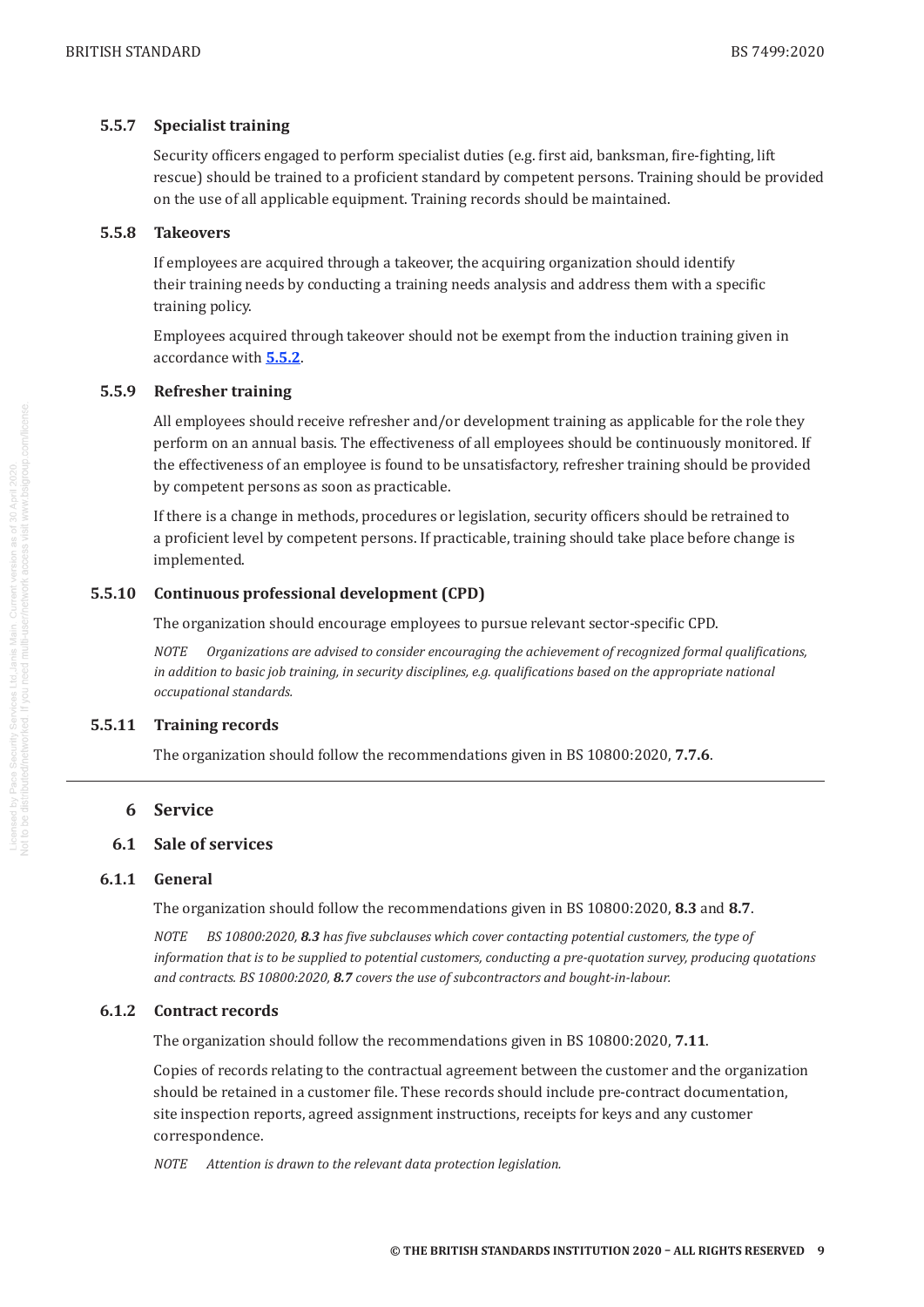#### <span id="page-15-0"></span>**6.2 Site surveys**

The organization should follow the recommendations for pre-quotation surveys given in BS 10800:2020, **8.3.3** and initial site surveys given in BS 10800:2020, **8.4**.

A report should be made, identifying any health and safety and security risks that security officers could face in carrying out the service, and presenting information useful for production of assignment instructions.

*NOTE Attention is drawn to the requirements of the Health and Safety at Work Act 1974 [\[4](#page-21-4)].*

A competent person should conduct initial site surveys and records should be maintained to confirm that all relevant aspects have been taken into account. If possible, the report should form part of the proposal to the customer; however, it should be made clear that it is not intended to be a full assessment or recommendation for the overall security of a site.

If the customer declines to have initial site surveys conducted, a letter should be obtained, or notes from a meeting with the customer should be produced, confirming this. In these cases, an assessment should be made by the organization to verify that health and safety and security requirements are complied with.

Where existing assignments are taken over, the organization should discuss with the customer and the previous service provider any implications with respect to current employment legislation.

#### <span id="page-15-1"></span>**6.3 Assignment instructions**

#### **6.3.1 General**

The organization should follow the recommendations for assignment instructions given in BS 10800:2020, **8.5**.

## **6.3.2 Content**

The following details should be included in the assignment instructions:

- a) the location, description and extent of the site or property;
- b) the agreed means of access and egress;
- c) emergency procedures and lines of communication;
- d) escalation procedures;
- e) frequency and method of communication with the control room, including the frequency of check calls;
- f) availability of customer's facilities, vehicles or equipment for use by security officers;
- g) the role of a security officer, including accountability for and restrictions on a security officer's actions;
- h) information on hazards, as identified during the initial site survey (see **[6.2](#page-15-0)**);

*NOTE Attention is drawn to the requirements of the Health and Safety at Work etc. Act 1974 [[4\]](#page-21-4) regarding the provision of information on hazards.*

- i) the number of security officers involved in the assignment, their objectives and individual duties and responsibilities, including:
	- 1) working hours and any handover requirements;
	- 2) any patrol routes, and routine reporting points and times;
	- 3) the management of CCTV surveillance systems and/or other specifically requested services;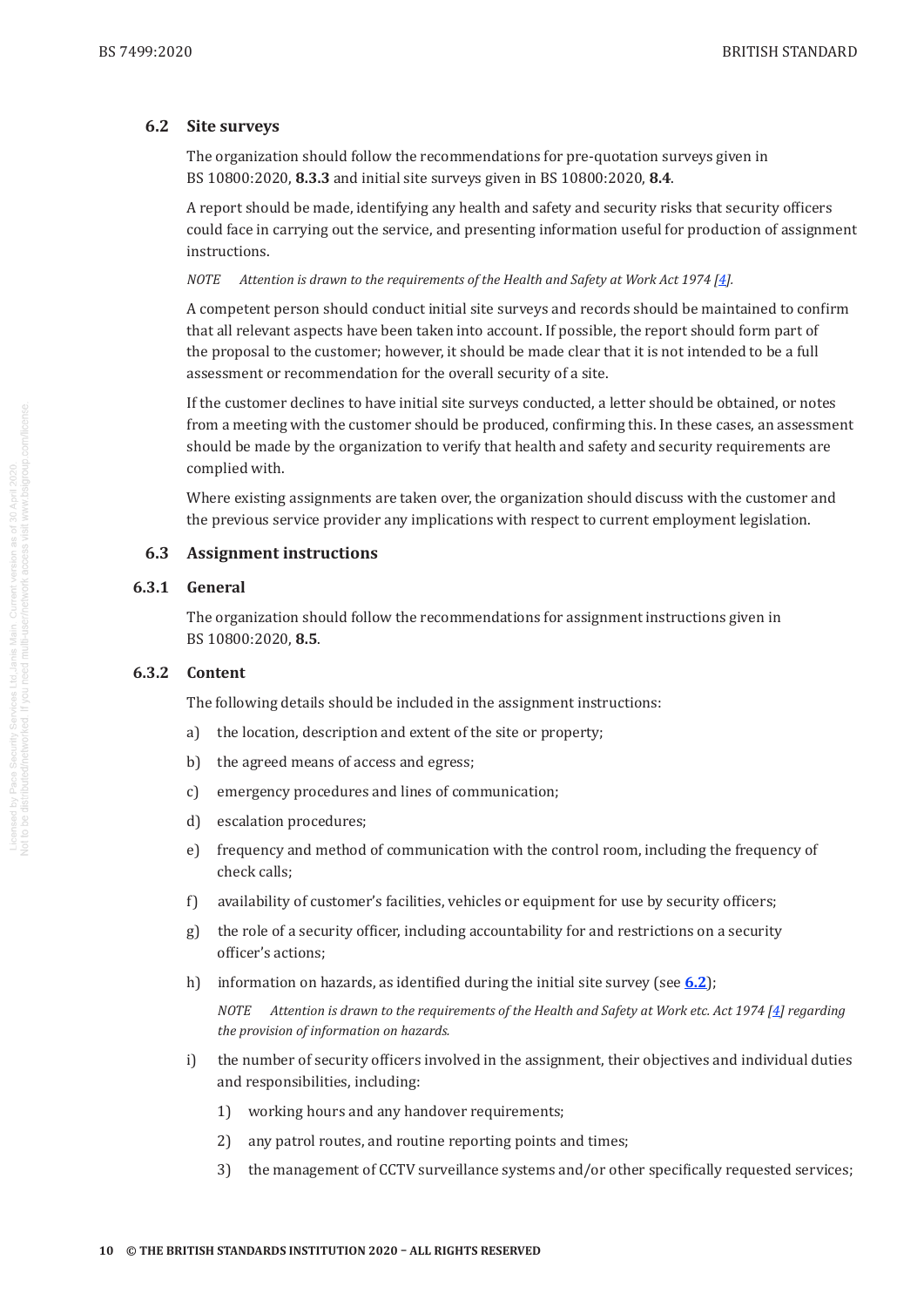- 4) access control and searching procedures; and
- 5) record keeping, including reporting.

#### <span id="page-16-2"></span>**6.3.3 Amendments**

Any permanent alteration to the assignment instructions that results in changes to security officers' duties or operational requirements should be agreed between the organization and the customer in writing.

Minor amendments should be approved by the organization and details sent to the customer.

Assignment instructions should be amended and communicated as soon as practicable after changes have been agreed. All security officers should sign an assignment instructions amendment sheet to confirm they have read and understood the changes.

Temporary alterations should be recorded in the site records (see **[6.4.3](#page-16-1)**).

#### **6.3.4 Review**

Assignment instructions should be reviewed at regular intervals, not exceeding 12 months.

#### <span id="page-16-0"></span>**6.4 Sites**

#### **6.4.1 Information**

Security officers should be familiar with their general and specific site duties and responsibilities.

These should be fully documented in the form of assignment instructions (see **[6.3](#page-15-1)**) and be available to each security officer at their normal place of work.

#### **6.4.2 Duties**

The prime responsibility of a security officer should be to protect the customer's people, property and assets at all times, as far as they can reasonably do so.

Typical duties of a security officer should include (but are not limited to):

- a) regular tests of timing, communication, safety or other equipment specified in the assignment instructions;
- b) regularly checking that the site has been and remains secured;
- c) the management and/or monitoring of movement of people, goods, assets or transport;
- d) undertaking site patrols to inspect for breaches in security or other specified changes;
- e) making check calls and/or receiving and handling external calls and enquiries;
- f) managing the movement of keys and/or other items of equipment for which the organization is responsible; and
- g) managing and reporting incidents and emergencies.

*NOTE Attention is drawn to the Working Time (Amendment) Regulations 2003 [\[2](#page-21-2)].*

#### <span id="page-16-1"></span>**6.4.3 Site records**

Daily registers should be maintained on all assignments. All occurrences, incidents and actions taken should be recorded, by time and date, in the registers. These records should include:

- a) the signing-on, and -off, of the organization's employees (including supervisory visits);
- b) changes in the assignment instructions [the customer should approve any such changes (see **[6.3.3](#page-16-2)**)];
- c) the times of check calls;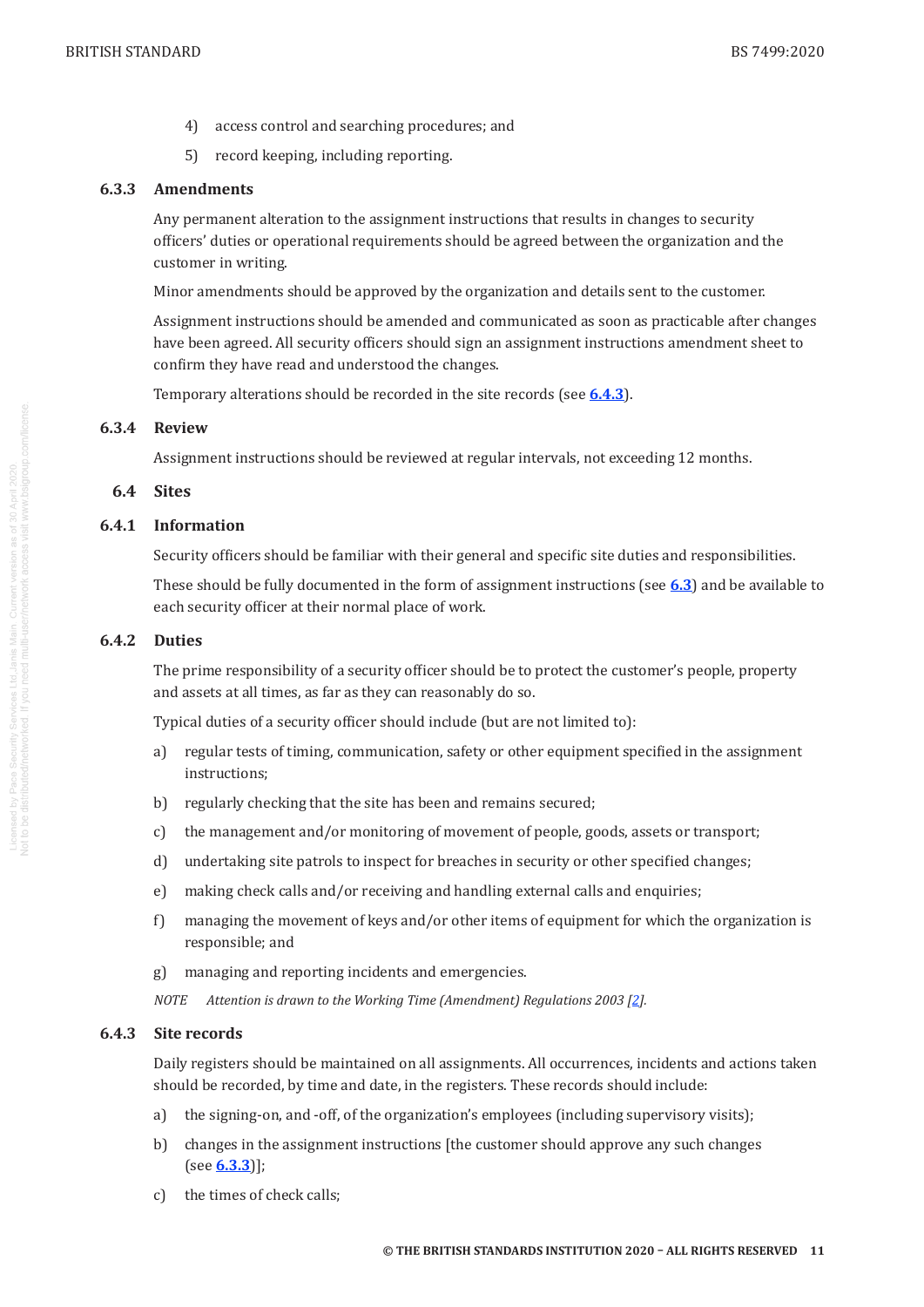- d) the movement of keys or other items of equipment for which the organization is responsible;
- e) records of incidents, which should include the following:
	- 1) the date, time and place of the incident;
	- 2) nature of the incident (i.e. fire, flood or theft);
	- 3) the date and time of reporting, and the name of the reportee;
	- 4) details of the incident;
	- 5) action taken, including onward reporting;
	- 6) action to be taken; and
	- 7) name(s) and contact details of person(s) who witnessed the incident.

*NOTE 1 If there is a separate incident report system in use, either on the customer's site or within the organization, then only items 1) to 3) and the reference number of the incident report needs to be recorded.*

f) the details and nature of patrols.

*NOTE 2 Attention is drawn to the relevant data protection legislation.*

#### **6.4.4 Site visits**

The organization should have a written and communicated plan for regular supervisory/ management visits. A competent person should undertake the visits, which should include checks on:

- a) the validity of the assignment instructions; and
- b) the satisfactory maintenance of records.

Records of monitoring should be available for inspection by the customer. Where sites are monitored by mechanical or electronic clocking systems, records of transactions should be made available for inspection by the customer upon request.

#### <span id="page-17-0"></span>**6.5 Performance evaluation**

#### **6.5.1 Contract performance monitoring**

The organization should follow the recommendations for contract performance monitoring given in BS 10800:2020, **9.2**.

A formal minuted meeting should take place with the customer to discuss contract performance against both the contract and the assignment instructions. In addition, the following items should be discussed:

- a) security officer familiarity with assignment instructions and service delivery;
- b) security officer performance; and
- c) security officer training needs.

*NOTE Additional information such as Key Performance Indicators (KPI) and Service Level Agreements (SLA) could aid the review process.*

The frequency of the meetings should be documented and subject to agreement by both parties.

Copies of the minutes should be retained on the customer file.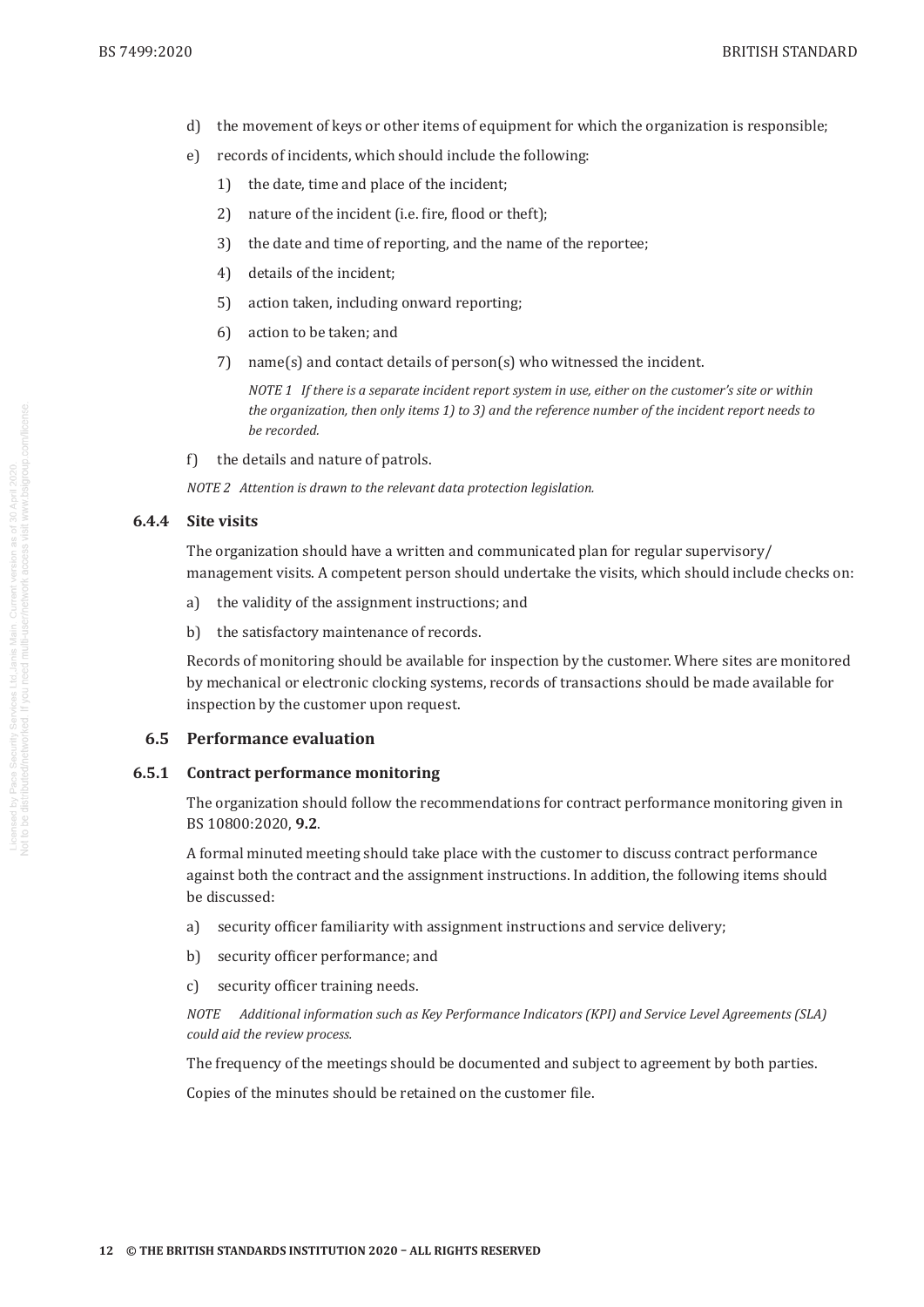## **6.5.2 Employee performance monitoring**

#### **6.5.2.1 Welfare check**

Each security officer should receive a welfare check at least once a month from either a site-based supervisor/manager or a supervisor/manager from the organization.

*The monthly welfare check can be conducted by either phone or site visit and could include discussions on health and wellbeing, personal circumstances and security officer's concerns.*

#### **6.5.2.2 Performance review**

Each security officer should receive a visit at least once every three months from either a site-based supervisor/manager or a supervisor/manager from the organization.

The following should be discussed:

- a) familiarity with assignment instructions and service delivery;
- b) performance; and
- c) training needs.

If there have been changes to the security officer's duties or circumstances within the review period, confirmation of the security officer's understanding of the changes should be recorded.

A supervisor/manager visit report should be recorded electronically or a visit report form should be completed, signed by the security officer and retained on the security officer's file. These reports should form part of the annual performance appraisal.

Organizations should have processes in place that allow security officers to raise issues outside of the monthly welfare check.

#### **6.5.3 Annual performance monitoring**

The organization should follow the recommendations for performance appraisal visits given in BS 10800:2020, **9.4**.

#### <span id="page-18-0"></span>**6.6 Control of customer property**

#### **6.6.1 General**

Customer property held, used or managed by the organization should be controlled and recorded in a secure manner that prevents misuse.

#### **6.6.2 Control and movement of keys on sites**

Details of keys received at the commencement of an assignment should be recorded. When not in use, keys should be kept in a secure manner. Where a customer is unwilling to provide a secure manner for storing keys, the organization should document that it has recommended the use of a secure manner of key storage.

*NOTE This may be a description of the key press or, where there is a large quantity of keys, an inventory uniquely referencing each key or set of keys.*

Each set of keys should be stored ready for inspection at all times and should be uniquely referenced with its details recorded with the key press, or in an inventory.

Supervisory staff or management should check and confirm every three months that all stored keys match the inventory.

A procedure should be implemented to effect formal handover of key control between shifts.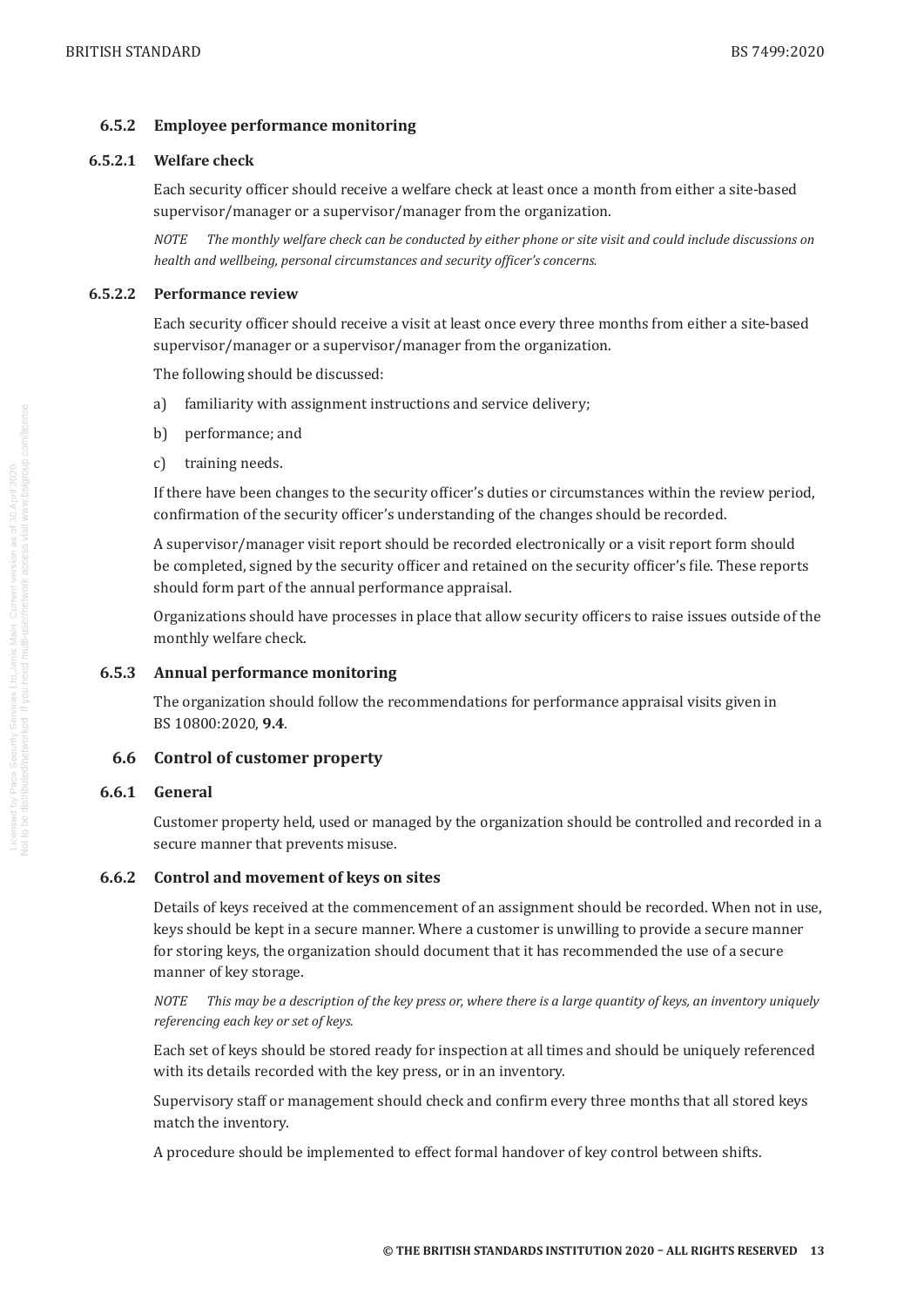Where keys are managed by the organization, but are not solely for its use, a register describing the keys and their status and location should be maintained.

Where applicable, a list of individuals authorized to receive keys should be maintained.

The movement of keys should be traceable. A record should be maintained in the key register of:

- a) the location of the keys at all times;
- b) the name of the person who has possession of the keys;
- c) the date and time of the keys' issue and return; and
- d) the name of the issuing and receiving security officer.

Where keys are removed from site in accordance with the assignment instructions and the customer's consent, the name of the security officer retaining the keys should be recorded in the key register and that security officer should sign to confirm receipt of them.

Keys should be monitored for their safe return. If keys are expected to be on issue for longer than normal, a record should be made of their expected return time. If a key is not returned within the expected period, action should be taken as specified in the assignment instructions.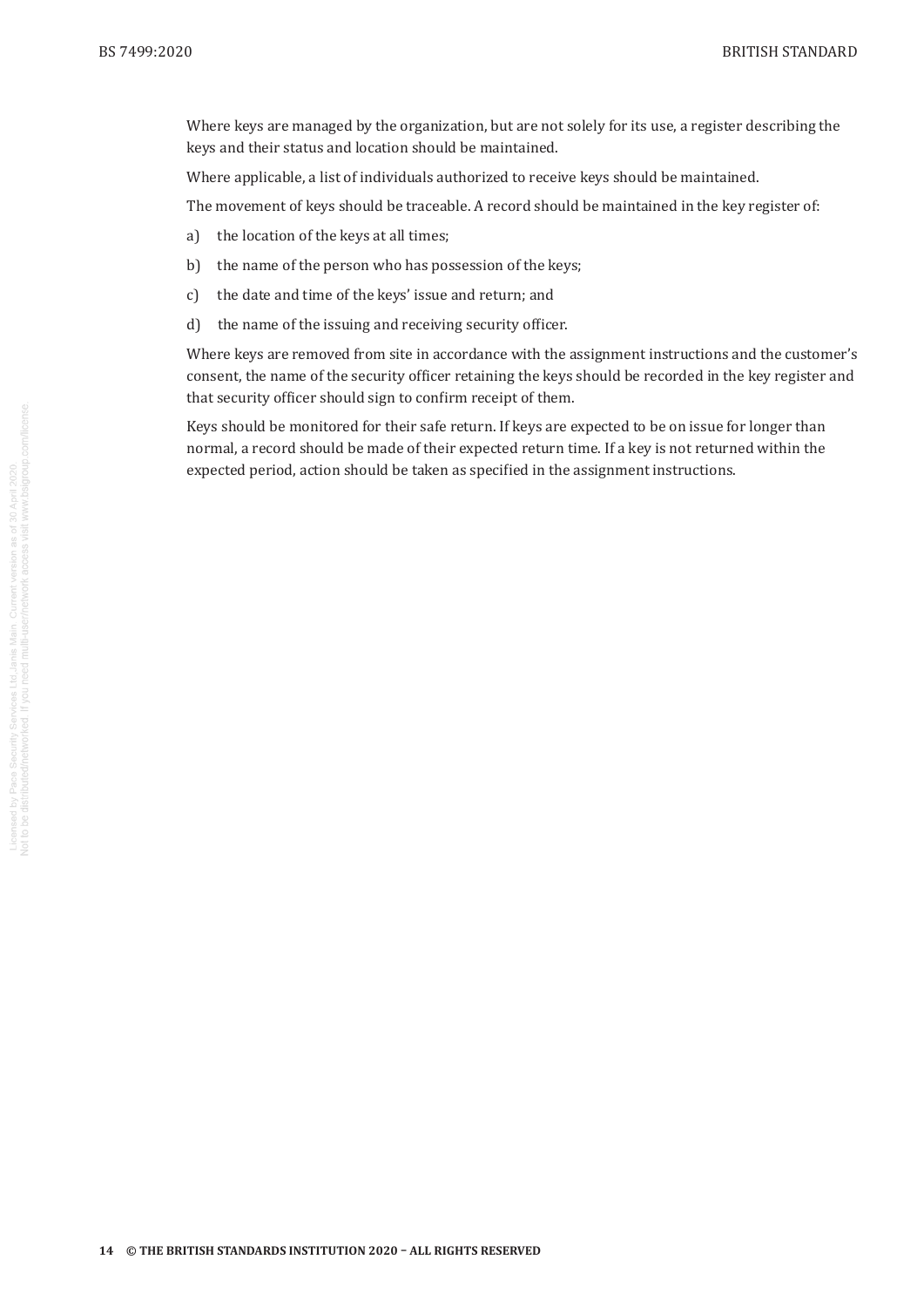## <span id="page-20-0"></span>**Annex A (informative) Use of the term "security guarding"**

The term "security guarding" used in the scope of this British Standard applies to activities which are described as follows in the Private Security Industry Act 2001 [\[5\]](#page-21-5):

- a) guarding premises against unauthorized access or occupation, against outbreaks of disorder or against damage; and
- b) guarding property against destruction or damage, against being stolen or against being otherwise dishonestly taken or obtained.

References to guarding premises against unauthorized access include references to being wholly or partly responsible for determining the suitability for admission to the premises of persons applying for admission.

References to guarding against something happening include references to providing a physical presence, or carrying out any form of patrol or surveillance, so as to deter or otherwise discourage it from happening; or to provide information, if it happens, about what has happened.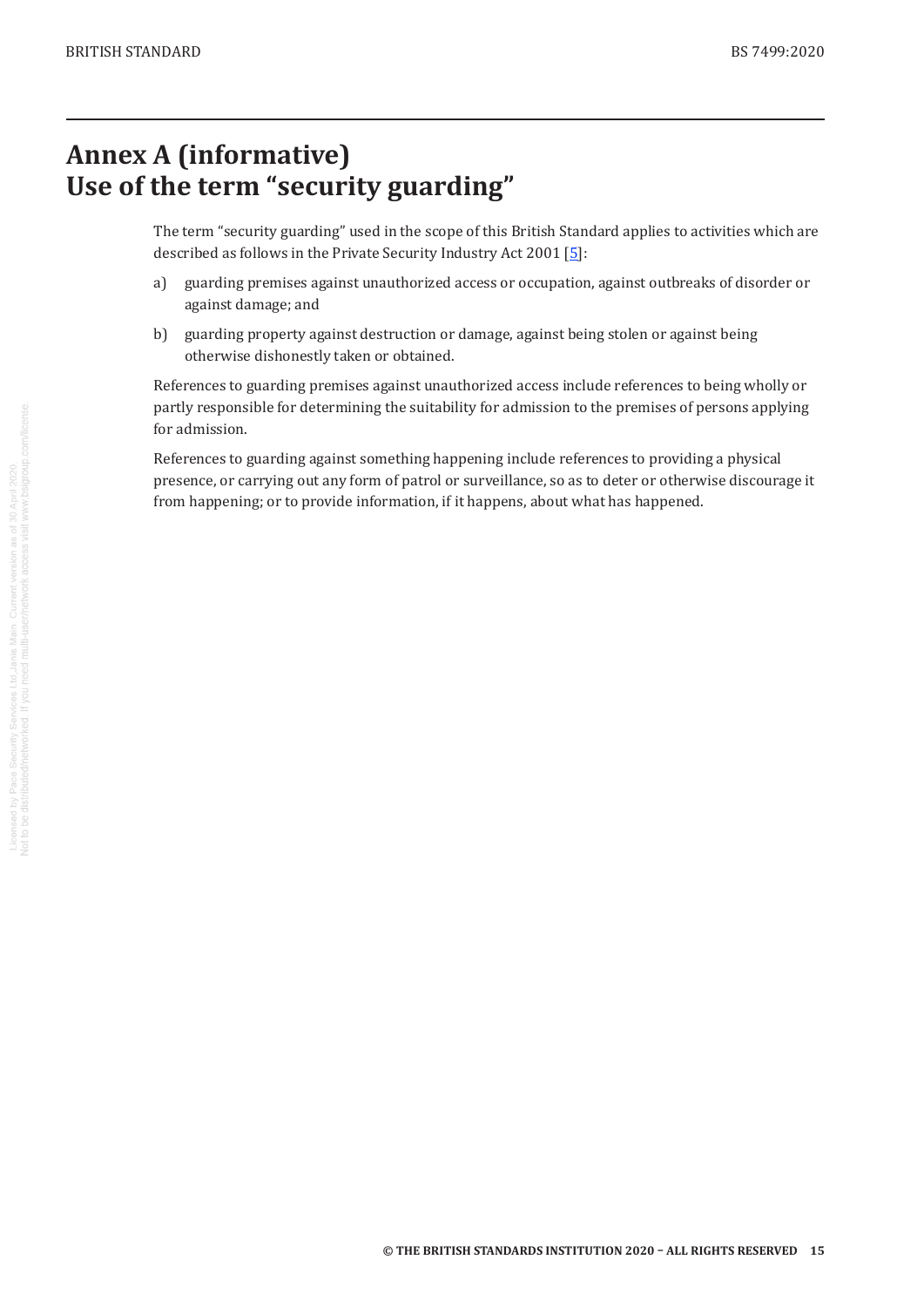## <span id="page-21-0"></span>**Bibliography**

#### **Standards publications**

For dated references, only the edition cited applies. For undated references, the latest edition of the referenced document (including any amendments) applies.

BS [7872,](https://doi.org/10.3403/02081761U) *Manned security services – Cash and valuables in transit services (collection and delivery) – Code of practice*

BS [7958,](https://doi.org/10.3403/01939094U) *Closed circuit television (CCTV) – Management and operation – Code of practice*

BS [7960,](https://doi.org/10.3403/01939082U) *Door supervision – Code of practice*

BS 7984‑1, *Keyholding and response services – Part 1: General recommendations for keyholding and response services*

BS [7984‑2,](https://doi.org/10.3403/30288996U) *Keyholding and response services – Part 2: Lone worker response services*

BS 7984‑3, *Keyholding and response services – Part 3: Provision of mobile security services – Code of practice*

BS [8406,](https://doi.org/10.3403/02912651U) *Event stewarding and crowd safety – Code of practice*

#### **Other documents**

- <span id="page-21-1"></span>[1] HEALTH AND SAFETY EXECUTIVE. *Working alone: Health and safety guidance on the risks of lone working.* Sudbury: HSE, 2013.
- <span id="page-21-2"></span>[2] GREAT BRITAIN. Working Time (Amendment) Regulation 2003. London: The Stationery Office.
- <span id="page-21-3"></span>[3] HEALTH AND SAFETY EXECUTIVE. *Driving at work: Managing work-related road safety.* Sudbury: HSE, 2014.<sup>2)</sup>
- <span id="page-21-4"></span>[4] GREAT BRITAIN. Health and Safety at Work etc. Act 1974. London: The Stationery Office.
- <span id="page-21-5"></span>[5] GREAT BRITAIN. Private Security Industry Act 2001. London: The Stationery Office.

<sup>&</sup>lt;sup>2)</sup> Available from: [www.hse.gov.uk/pubns/indg382.pdf](http://www.hse.gov.uk/pubns/indg382.pdf).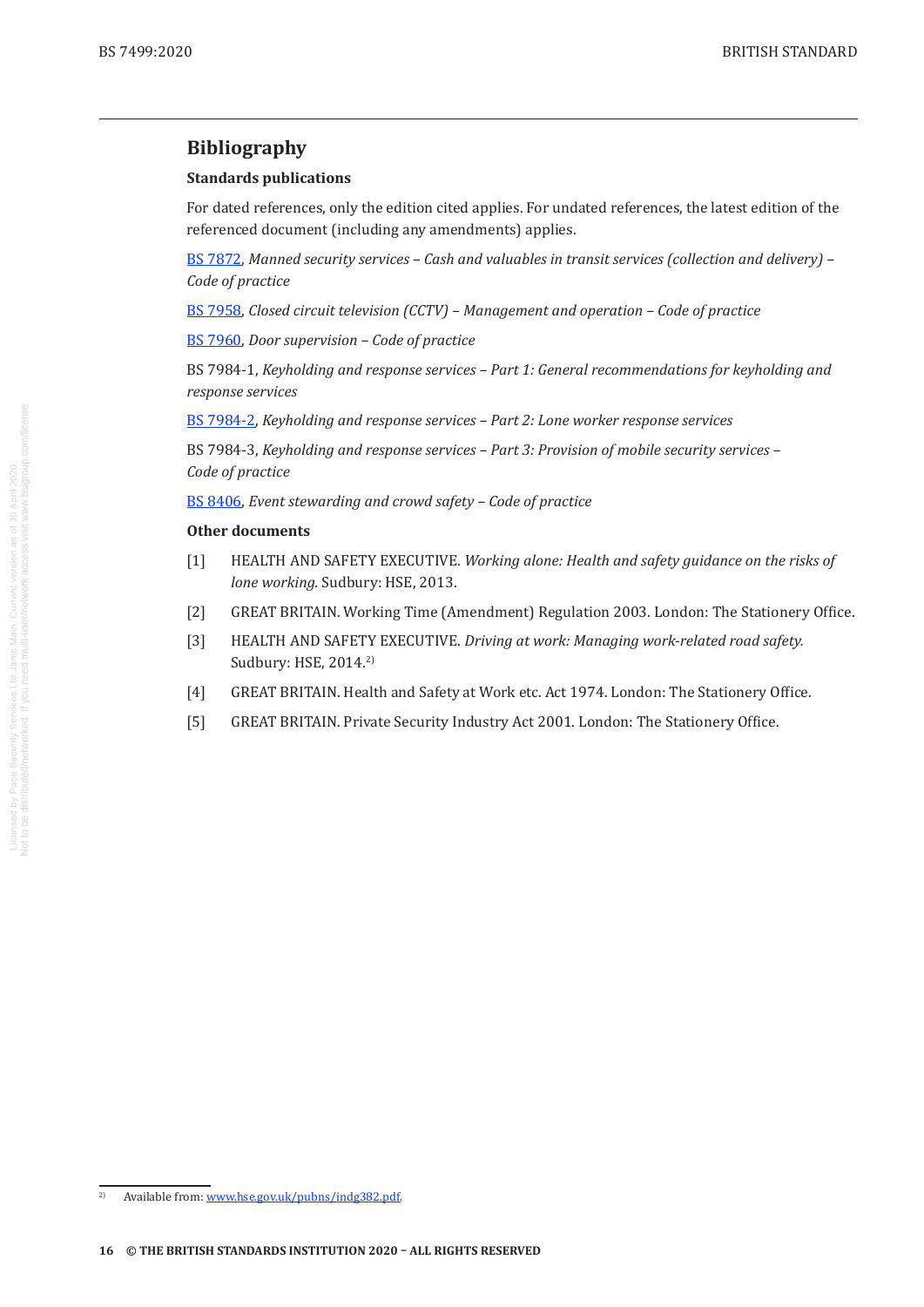Licensed by Pace Security Services Ltd Janis Main. Current version as of 30 April 2020.<br>Not to be distributed/networked. If you need multi-user/network access visit www.bsigroup.com/license.